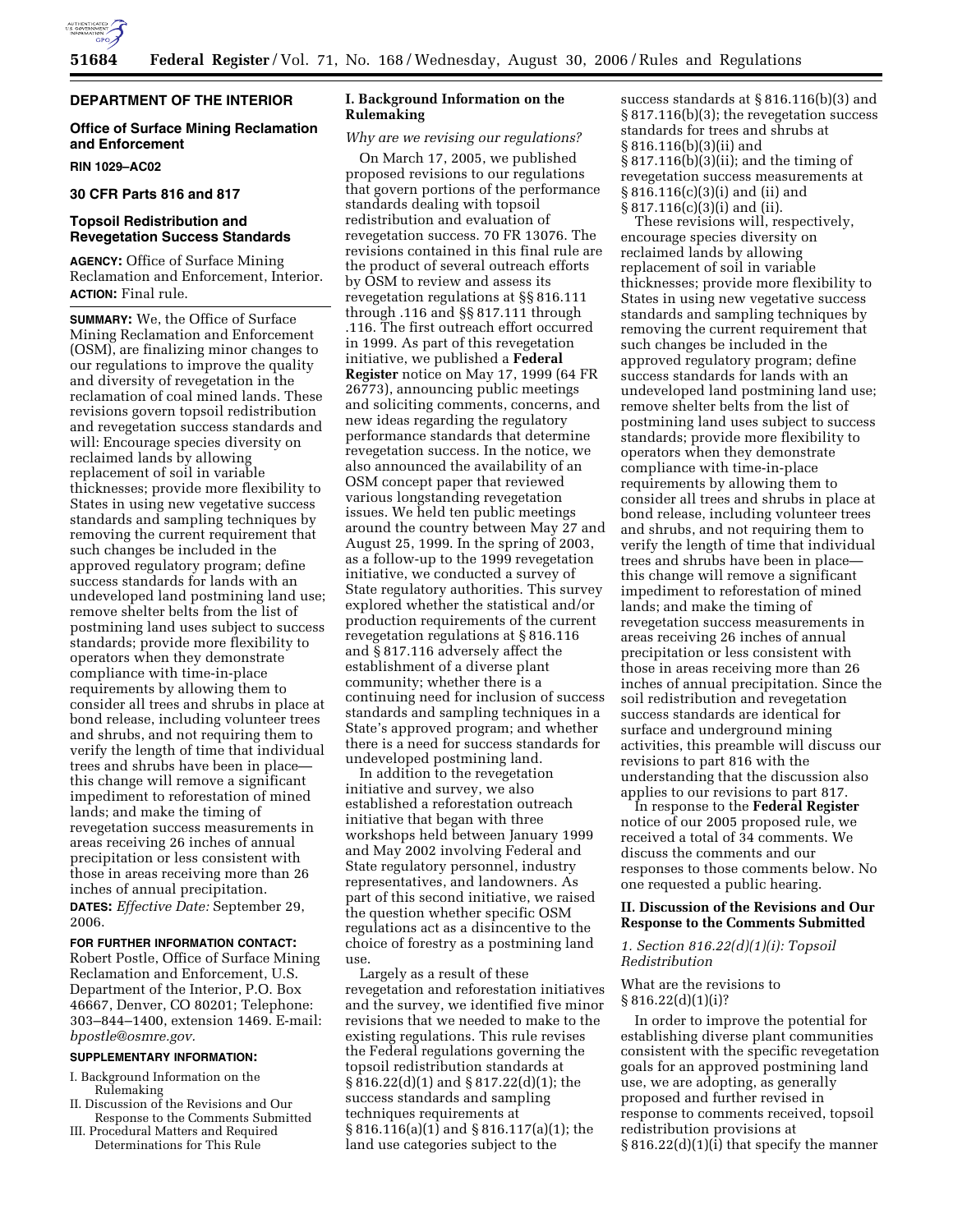in which topsoil material removed under § 816.22(a) or (b) must be redistributed. Final § 816.22(d)(1)(i) will read as follows, with new language in italics:

(d) Redistribution. (1) Topsoil materials *and topsoil substitutes and supplements*  removed under paragraph*s* (a) *and (b)* of this section shall be redistributed in a manner that—

(i) Achieves an approximately uniform, stable thickness *when* consistent with the approved postmining land use, contours, and surface-water drainage systems*. Soil thickness may also be varied to the extent such variations help meet the specific revegetation goals identified in the permit;* 

Under the prior topsoil redistribution regulations at  $§ 816.22(d)(1)(i)$ , topsoil must be redistributed in a manner that ''achieves an approximately uniform, stable thickness consistent with the approved postmining land use \* \* \*.'' This requirement that topsoil be redistributed (or ''replaced'') to an approximately uniform thickness has proven to be particularly appropriate when the approved postmining land uses are, for example, commercial forestry or cropland, both of which may involve a single species of vegetative cover in a managed agricultural environment. However, when the approved postmining land uses are wildlife habitat or grazing land that require satisfaction of specified vegetative diversity standards for bond release, the requirement in § 816.22(d)(1)(i) that topsoil be replaced to an approximately uniform thickness may often work against the achievement of those vegetative diversity standards. This is because a plant community that will sustain itself without constant management input is, to a considerable degree, a function of the physical and chemical characteristics of the soil upon which it is growing. In turn, variable topsoil depth is one of the several physical characteristics that operators can use to encourage the desired species diversity.

As discussed in the preamble to the proposed rule, when we first promulgated our topsoil regulations over 20 years ago, we noted that two commenters had objected to the proposed uniform thickness requirement as being a design standard, not a performance standard. 48 FR 22092, May 16, 1983. These commenters warned that the rule's uniform soil thickness requirement could lead to a monoculture vegetative community rather than a diverse native species community. We did not accept this comment, responding that topsoil thickness is but one of several factors

affecting plant growth and species diversification.

More recently, in response to our 1999 revegetation outreach effort, commenters again questioned the appropriateness of the § 816.22(d)(1)(i) provision, which they interpreted as requiring that topsoil always be redistributed to a uniform thickness. These commenters stated that uniform soil thickness tends to promote a limited number of species in the vegetative cover while variable soil thicknesses tend to promote a more diverse vegetative community. The truth of this proposition has been born out by the experience of OSM agronomists and is consistent with well-established principles of soil-plant relationships. As proposed, we have revised our regulations at  $§ 816.22(d)(1)(i)$  by adding a sentence that expressly allows soil thickness to be varied to the extent such variations help to meet the specific revegetation goals identified in the permit. Also as proposed, we have inserted the word ''when'' between the words ''thickness'' and ''consistent'' in the existing language of  $\S 816.22(d)(1)(i)$ . This insertion should make clear that the uniform soil thickness provision is a function of the approved postmining land use, contours, and surface water drainage systems, and is not, in itself, an inflexible requirement.

While the prior uniform topsoil redistribution standard of § 816.22(d)(1)(i) has generally worked quite well, the new revisions to that standard are intended to provide the operator with another tool for encouraging the development of the diverse plant communities required of specific postmining land uses. For example, if the designated postmining land use is fish and wildlife habitat, and the desired plant communities are a mixture of grasslands with interspersed shrub and tree areas for wildlife cover, then the permit could describe the use of variable topsoil thickness to ensure the establishment of grasses on thicker soils and trees and shrubs on thinner soils. The fact that the permit applicant must clearly set forth the justification for any non-uniform redistribution of topsoil should largely protect against potential abuse. This revised rule will not affect existing topsoil salvage requirements.

In response to comments, we have further revised § 816.22(d)(1) to provide that topsoil materials *and topsoil substitutes and supplements* removed under paragraphs (a) *and (b)* must be redistributed in a manner that meets the requirements of subparagraphs (i)-(iii). (Emphasis added). This last revision should make clear that, under

appropriate circumstances, the variable thickness revision of § 816.116(d)(1)(i) applies to topsoil supplements and substitutes already allowed under § 816.22(a) and (b).

What were the comments submitted on our proposed revisions to § 816.22(d)(1)(i)?

Seventeen commenters supported our proposed revision to the topsoil redistribution requirements of § 816.22(d)(1)(i). Their comments focused on the potential to be gained from varying topsoil thickness in establishing diverse plant communities. The commenters noted that research supports our contention that topsoil thickness affects the types, number, and densities of plants established in a particular area. These commenters also generally supported our position that the use of variable topsoil thickness to meet specific revegetation goals identified in the permit will assist operators in establishing more diverse plant communities on areas where such diversity is appropriate to meet the postmining land use.

Four commenters proposed an additional revision to § 816.22(d)(1). They suggested that we further amend § 816.22(d)(1) to apply to topsoil and topsoil supplements and substitutes removed under paragraphs § 816.22 (a) and (b) of this section. The commenters indicated that the revision that we proposed inappropriately applies only to topsoil materials as defined at § 701.5, which states that ''[t]opsoil means the A and E soil horizon layers of the four master soil horizons.'' The commenters saw this as a problem because western coal mines are often located in areas where the native soils are poorly developed. At many of these mines, the A and E horizons are absent or insufficient in thickness to provide sufficient material for reclamation. Consequently, to meet their reclamation goals, operators must rely on the use of suitable unconsolidated materials immediately below the topsoil and on the use of selected overburden as topsoil supplements and/or substitutes. The commenters further noted that in other situations operators use very specific topsoil substitutes to establish specific or unique plant communities. For example, ongoing revegetation efforts have shown that substitute materials with high rock fragment content are best for reestablishing woody species in parts of the West. Accordingly, the commenters argued that we needed to broaden our proposed revision to § 816.22(d)(1) to expressly allow for removed material, be it topsoil, topsoil supplements, or topsoil substitutes, to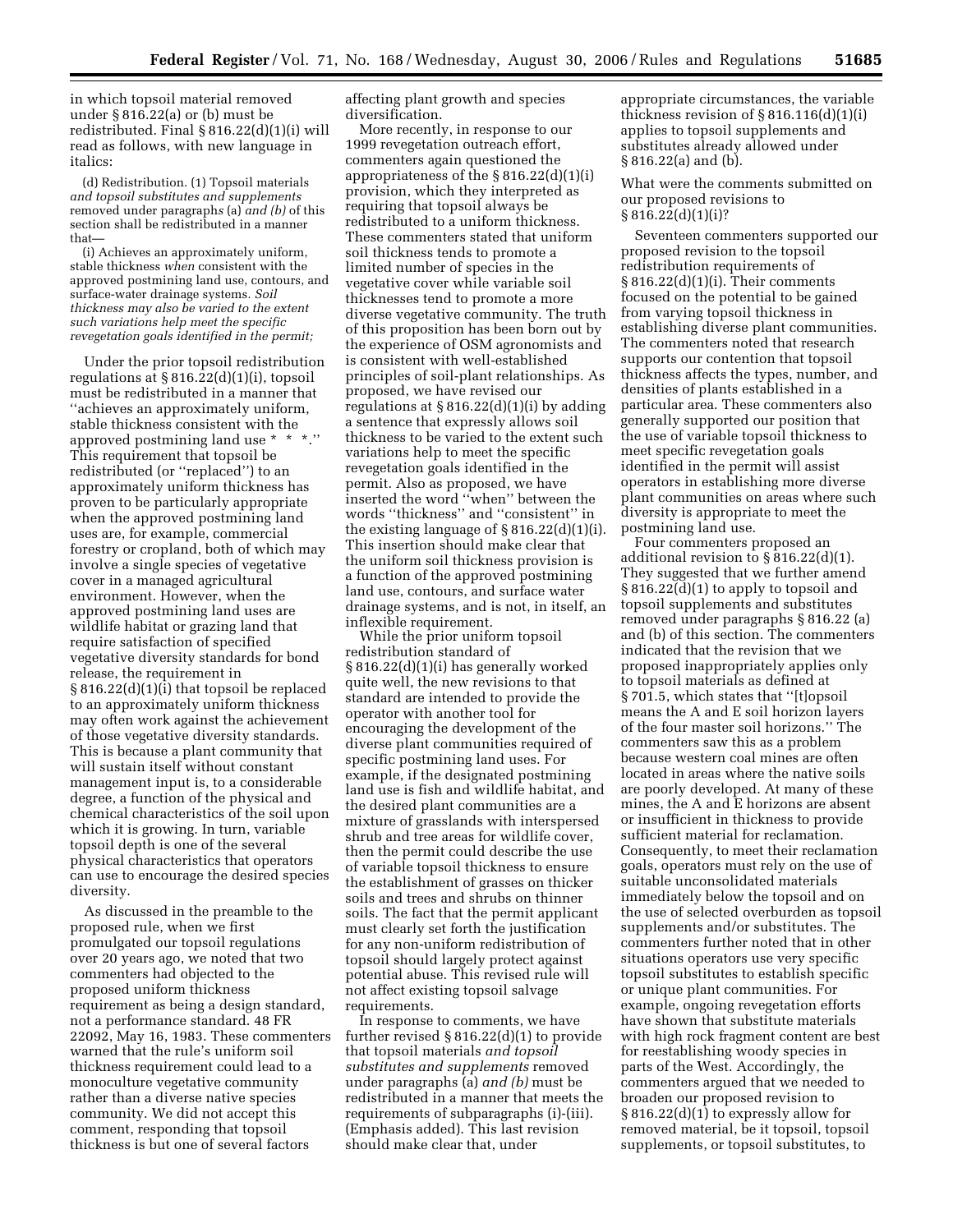be replaced in variable thicknesses to meet specific revegetation goals. According to commenters this change would allow western surface coal mine operators to share in the benefits that our proposed rule was intended to achieve.

We believe that these commenters have raised a valid concern about the applicability of  $\S 816.22(d)(1)$  to the replacement of topsoil supplements or to substitutes currently allowed under § 816.22(b). Many approved reclamation plans throughout the country already allow the use of topsoil supplements or substitutes. Regulatory authorities often permit use of such supplements or substitutes where there is insufficient topsoil, defined as A and E horizon material, to ensure the prescribed revegetation success. In other cases, they have approved topsoil substitutes when applicants have demonstrated that the existing topsoil is less suitable as plant growth material for the desired plant community than available subsoil or spoil material. For many years we have interpreted § 816.22(d)(1) as applying to both topsoil material removed under § 816.22(a) and to topsoil supplements or substitutes removed under § 816.22(b). Pursuant to this interpretation, once operators identify and remove approved topsoil supplements or substitutes, they may treat this material as topsoil material for the purposes of storage and redistribution. However, to eliminate any potential confusion as to whether, under appropriate circumstances, the variable thickness revision of § 816.22(d)(1)(i) applies to topsoil supplements and substitutes already allowed under § 816.22(a) and (b), we are accepting the comment and revising § 816.22(d)(1) as the commenters suggested. Accordingly, as set forth above, final § 816.22(d)(1) will provide that ''(1) Topsoil materials *and topsoil substitutes and supplements* removed under paragraph*s* (a) *and (b)* of this section shall be redistributed in a manner that—'' (Emphasis added). Hereafter, references to variable topsoil replacement also includes variable replacement of topsoil substitutes and supplements.

Two commenters suggested eliminating from § 816.22 (a) the requirement to remove, *i.e.*, salvage all topsoil. These commenters contend that, based on our proposal to allow replacement of topsoil at variable depths, we should be flexible and, at least in certain circumstances, also allow operators not to remove and replace all ''available'' topsoil. They argued that to require removal of all available topsoil would potentially

defeat the purpose in the proposed rule of allowing shallower topsoil depths. In addition, the commenters pointed out that, according to mine reclamation professionals, shallower topsoil depths increase plant community diversity and woody stem density, while deeper than average topsoil depths (that would compensate for the areas where topsoil is applied more shallowly than the uniform average) only encourage aggressive grass and forb species at the expense of diversity and woody stem density.

While the commenters are correct that shallower soils can increase plant diversity and woody stem density, we are not revising the regulations as they proposed. The existing regulations at § 816.22(a) will continue to require the removal of all topsoil, defined elsewhere as A and E horizon material. For several reasons we do not believe that these regulations pose the problem suggested by the commenters. Most importantly, section 515(b)(5) of the Surface Mining Control and Reclamation Act of 1977 (SMCRA or the Act), clearly requires the removal and replacement of all suitable topsoil. Furthermore, natural landscapes usually include areas with deep soils as well as shallower soils. This in turn results in multiple distinct plant communities across the landscape. When we require uniform soil thickness for reclamation, the result may be a single plant community but little plant community variability across the landscape. Conversely, when we require reclamation that includes areas with deep soils as well as shallower soils, the result is more likely the establishment of multiple diverse plant communities, including those that prefer deeper soils as well as those that prefer shallower soils. The purpose of the rule is not, as commenters characterize, to allow for shallower topsoil depths throughout the reclamation area. Instead, the rule requires removal of all topsoil to allow development of reclamation and revegetation plans that can maximize the use of that topsoil through the placement of variable topsoil depths and the reconstruction of a much more diverse landscape similar to that which may have existed prior to mining.

One commenter indicated that, if we allow variation in soil thickness (specifically reductions in soil thickness), we must also require the operator to demonstrate that an equal or greater chance for sustaining vegetation success will result. In addition, the commenter stated that the operator should have to demonstrate that the reconstructed soil has a root zone of

sufficient depth to support the approved postmining land use.

We generally agree with this comment but do not believe that any change in the revised regulation is necessary to ensure the desired variation of soil thickness. The revised language of § 816.22(d)(1)(i) allows operators to vary soil thickness to the extent necessary to meet the specific revegetation goals identified in the permit. In turn, these revegetation goals should support the approved postmining land use. The State and the public will have the opportunity to review the permit prior to approval and determine whether the permittee has justified the need for variable topsoil thicknesses in order to achieve the identified revegetation goals. If the permittee has failed to do so, the State can disapprove the use of variable topsoil thicknesses or require additional information to justify departure from the normal practice. On this basis, we do not believe that the demonstration proposed by the commenter is necessary.

One commenter opposed our proposed revision to the topsoil redistribution requirements of § 816.22(d)(1)(i). Instead of replacing all the soil that was lost to strip-mining, the commenter alleged that, under revised § 816.116(d)(1)(i), coal companies could replace only some of the removed soil. The commenter opposed the change to § 816.22(d)(1)(i) because, according to him, it could ''let coal companies do even less to bring the land they've mined back to its original condition.''

This commenter seems to have misunderstood our proposal. It does not scrap the current standard. As before, the revised regulation will require operators to remove all topsoil from areas that are to be disturbed by mining. After mining, they must redistribute all removed topsoil on areas disturbed by mining. The proposed and final rules merely allow operators whose reclamation plan and postmining land use require the establishment of diverse plant communities as part of specific revegetation goals identified in the permit to redistribute topsoil at variable thicknesses rather than at approximate uniform thickness. For the reasons stated above, we believe that the revision to  $\S 816.22(d)(1)(i)$  will result in improved and more diverse reclamation.

Another commenter observed that the proposed revision to § 816.22(d)(1)(i) will require better planning on the part of companies at the permitting stage, and that they must complete all vegetation planning prior to completion of rough grading and prior to topsoil replacement. The commenter, however, expressed concern that those who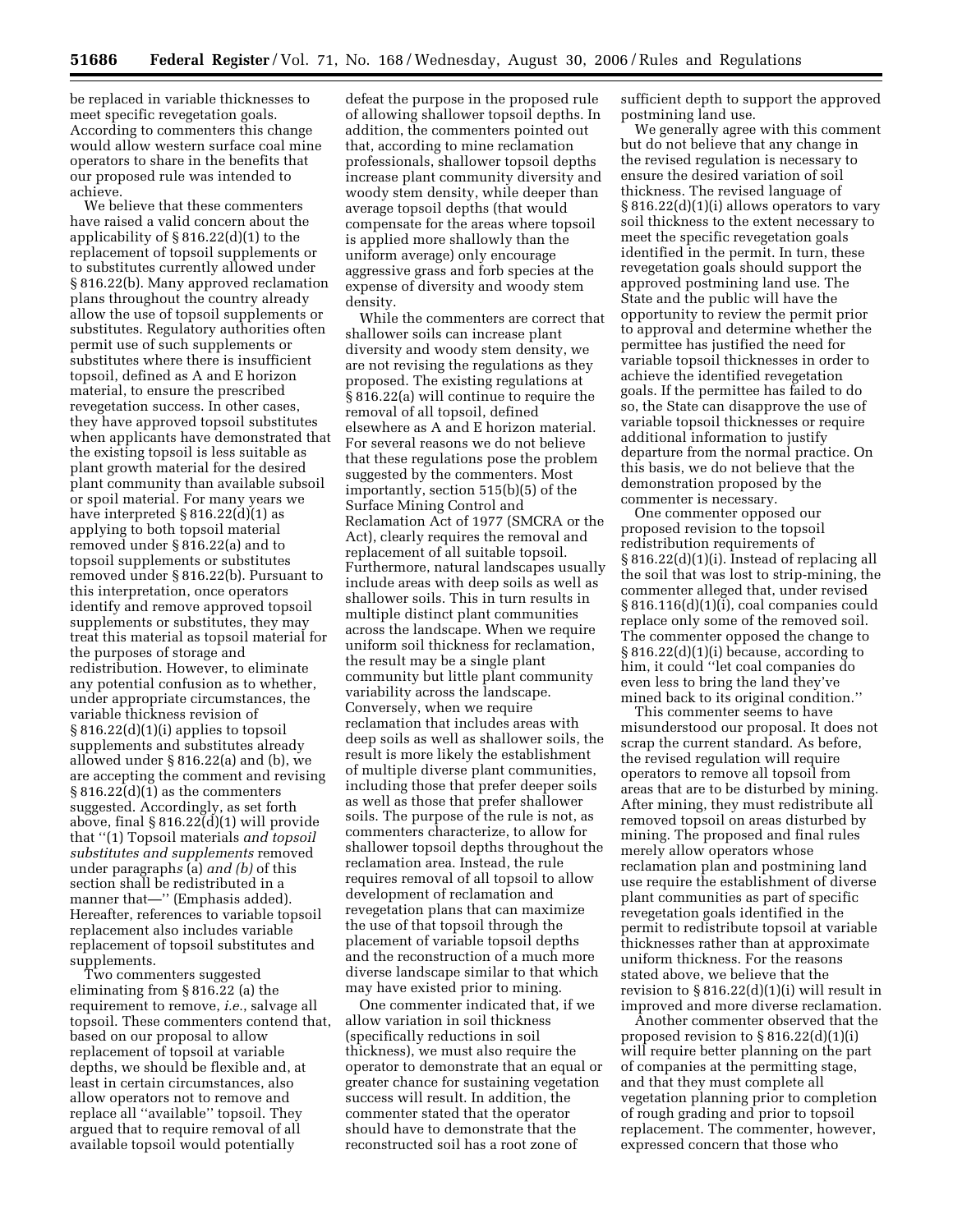thought that the proposal would make reforestation more successful may be disappointed.

We strongly agree that allowing variable topsoil thickness under the new provisions of  $\S 816.22(d)(1)(i)$  will require appropriate planning by operators. As expressly stated in final § 816.22(d)(1)(i), operators can vary soil thickness only if they justify this variation based on specific revegetation goals identified in the permit. The permit would necessarily have to include a discussion of plans for variable topsoil thickness. Furthermore, an approved permit would have to be in place prior to implementation of any plan for regrading, topsoil redistribution, or revegetation. While there can be no guarantee as to how much the revision to  $\S 816.22(d)(1)(i)$ will actually increase reforestation of reclaimed areas, we reasonably believe that the revision should encourage reforestation and species diversity.

Another commenter suggested that we should broaden the proposed revision to § 816.22(d)(1)(i) to allow variable replacement thicknesses for (1) suitable unconsolidated materials located immediately below the topsoil, and (2) selected overburden used as topsoil supplements and/or substitutes when the use of such materials would help to meet the reclamation goals identified in the permit. In the course of its own reclamation activities this commenter had found that selected overburden materials, including scoria of suitable fragment size range, are vitally important to creating diverse vegetation types such as open scrub, and highly conducive to establishing several shrub species in the genus *Artemisia*.

With regard to the commenter's first suggestion, we note that § 816.102(f) already addresses the thickness of the suitable unconsolidated material that is replaced below the topsoil. The regulation expressly requires that exposed coal seams, acid- and toxicforming materials, and combustible materials exposed, used, or produced during mining must either be adequately covered with nontoxic and noncombustible material, or treated, to control the impact of the materials on surface and ground water in accordance with § 816.41, to prevent sustained combustion, and to minimize adverse effects on plant growth and the approved postmining land use. Section 816.102(f) does not specify the thickness of the layer of nontoxic material that must cover acid- and toxic-forming materials. The regulation thus permits variable redistribution thicknesses of suitable unconsolidated material that is found below the topsoil. As to the

commenter's second proposal, we have already stated that  $\S 816.22(d)(1)(i)$ properly applies to topsoil supplements and substitutes and have revised the regulation to clarify this point. Accordingly, final § 816.22(d)(1) will apply to both topsoil removed under § 816.22(a) and topsoil supplements and substitutes used in accordance with § 816.22(b).

Another commenter indicated that the proposed revision to § 816.22(d)(1)(i) allowing for variable soil thickness was unnecessary for achievement of our stated purpose of encouraging greater plant diversity. This commenter asserted that the existing rules afford operators the flexibility to vary soil thicknesses in appropriate cases. The commenter stated that reclamation plans within a single permit area can be, and have been designed to accommodate the needs of croplands, grasslands, and woodland plants by varying soil thicknesses in the areas where each vegetation type will be planted. According to the commenter, several other factors have far more influence upon the diversity of the postmining vegetative communities than do variable soil thicknesses. These factors include the particular vegetation that is to be planted after mining, the quality of the soil replaced, and the degree to which soil compaction is prevented. The commenter continued that the current regulation at  $\S 816.22(d)(1)(i)$ requiring the replacement of an approximately uniform thickness of topsoil provides for the protection, use, and productivity of soil resources in a way that should restore the capability of the land to support a wide variety of vegetation types and land uses. In support of our retaining the longstanding provisions of § 816.22(d)(1), the commenter emphasized that the segregation and replacement of topsoil over entire reclaimed areas has been successful over the fifty-seven years of regulating the restoration of mined lands. This commenter further noted that the proposed revision to § 816.22(d)(1)(i) would not provide minimum thickness requirements for topsoil redistribution. The commenter cautioned that, while variable topsoil thickness may improve attainment of certain land use types, too thin a layer of topsoil could prove counterproductive to the attainment of ground cover, erosion protection, water quality protection, and restoration of productive capability of the land. The commenter concluded, therefore, that any provision allowing replacement of variable topsoil or topsoil-substitute thicknesses should also provide for a

minimum topsoil or soil-substitute thickness. This commenter also indicated that his experience is not consistent with the statement in our preamble that ''[t]he fact that a permit applicant must clearly set forth the justification for any non-uniform redistribution of topsoil should largely protect against potential abuse.'' According to the commenter, it would be easier for a regulatory authority to sustain challenges to a finding of noncompliance with a specific performance standard, *e.g.*, that operators must redistribute topsoil in an uniform thickness, than to sustain challenges to a finding that the operator has not adequately set forth the justification for non-uniform thicknesses.

We disagree with these comments and concerns. Most importantly, we do not consider that the revision to § 816.116(d)(1)(i) represents a reduction of the regulatory standards. As discussed in the preamble to our proposed rule and as reflected in the express language of that rule, we intend to allow variable topsoil thicknesses when necessary to further the specific revegetation goals identified in the permit. The fact that the permit application must clearly set forth the justification for variable topsoil thicknesses reasonably protects against potential abuse. If the regulatory authority finds that redistribution of topsoil in variable thicknesses is not necessary to meet the specific revegetation goals identified in the permit application, then the authority need not approve that aspect of the application. If, however, the regulatory authority finds that variable topsoil thicknesses is desirable, the permit application should specify the amount of variability allowable and the minimum acceptable topsoil thickness. Contrary to the commenter's experience, research in the West on the impact of topsoil depth on plant diversity has shown that plant diversity can be improved with redistribution of variable topsoil thicknesses. *Long-Term Plant Community Development In Response to Topsoil Replacement Depth On Mined Land In Wyoming,* C.K. Bowen, G. Schuman, and R.A. Olson, American Society of Mining and Reclamation, 2005. *Long-Term Effects of Cover Soil Depth On Plant Community Development for Reclaimed Mined Lands in New Mexico,* B. Buchanan, M. Owens, J. Mexal, T. Ramsey, and B. Musslewhite, American Society of Mining and Reclamation, 2005.

The same commenter also expressed concern both about the effect that proposed § 816.22(d)(1)(i) would have on the restoration of premine land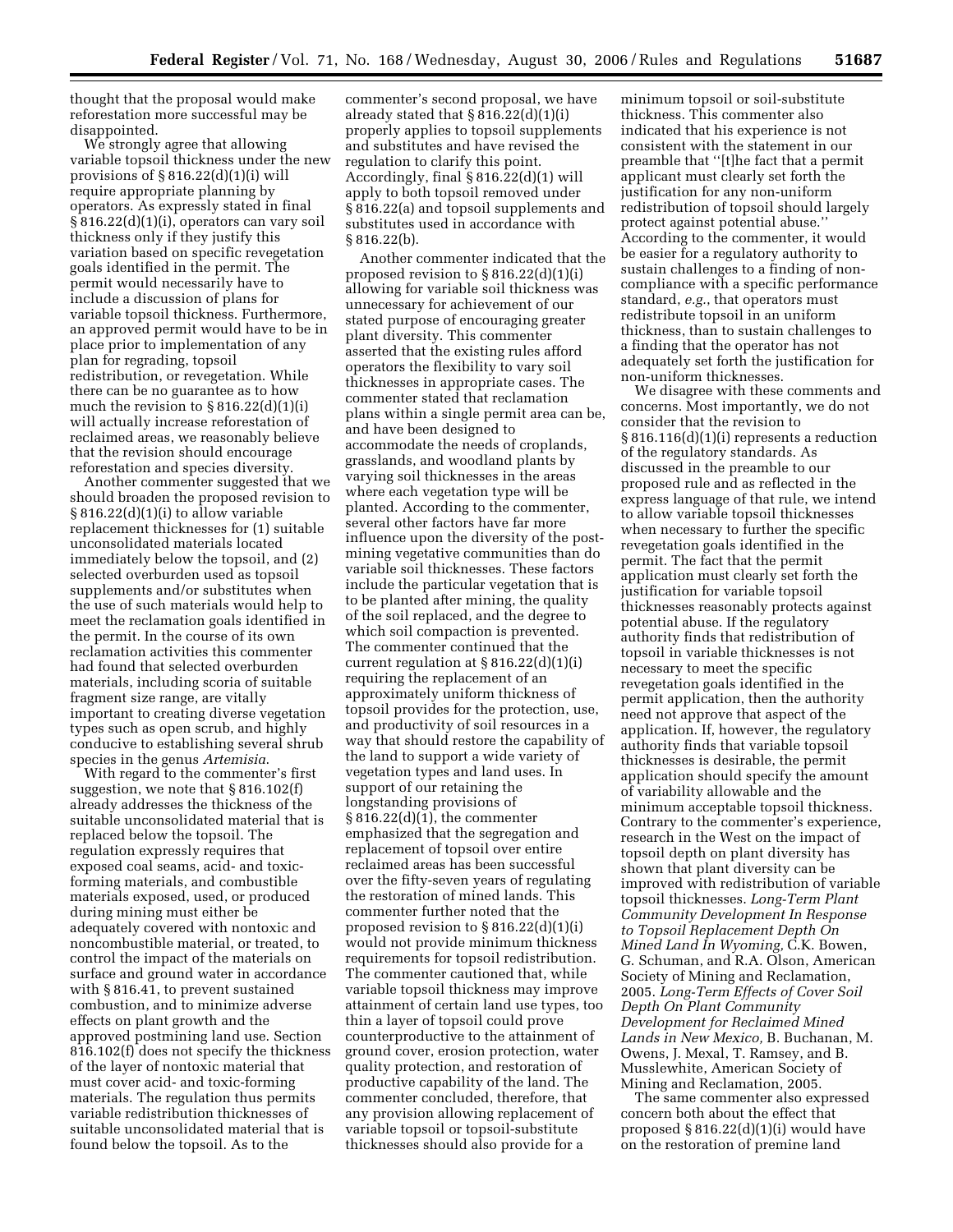capability and the negative effect that the revised regulation would have on one of the basic missions of SMCRAassuring that required reclamation accounts for the capability of the land prior to any mining to support a variety of uses. Simply stated, the commenter urged us not to stress vegetation diversity at the expense of the underlying land capabilities. The commenter also indicated that, in those areas of the country where valuable topsoil resources exist, regulatory authorities must take into account soil rooting zone reconstruction for the proper utilization of those soil resources. This reconstruction should be done in a way that would provide not only for tree productivity but also for use of the soil resources in a manner that would maximize the post-mining capability of the land. Furthermore, the commenter stated that it is not necessary to relocate, modify distribution, or eliminate topsoil resources in order to ''encourage'' reforestation as a postmining land use. The commenter concluded by characterizing our stated basis for revising  $§ 816.22(d)(1)(i)$  as ignoring ''the essential nature and role of topsoil resources in land use capability and suitability to support a variety of uses.''

We agree with the commenter that topsoil resources must be protected. The regulations at § 816.22(a) and (d) continue to require that all topsoil must be removed and that all removed topsoil must be redistributed. The revised regulation at  $§ 816.22(d)(1)(i)$  simply provides the opportunity to allow redistribution of topsoil at variable thickness when such redistribution is appropriate to meet the revegetation goals identified in the permit's approved postmining land use plan. Under the existing regulations in § 816.22(e), a regulatory authority can also require removal and redistribution of subsoil, if necessary, to comply with the revegetation requirement of the regulations. The proposed and final rules do not, therefore, ignore or negate the existing land use provisions of § 816.133(a), which require that all disturbed areas be restored in a timely manner to conditions that are capable of supporting the uses they were capable of supporting before mining, or higher or better uses. Under these rules, if the regulatory authority determines that the proposed redistribution of topsoil in varying thicknesses would adversely affect the restoration of the land use capability of an area, then the regulatory authority need not sanction such redistribution.

Another commenter noted that the revised regulation, which allows soil

thickness to be varied to the extent that such variation encourages the specific revegetation goals identified in the permit, needs to include a modification and verification provision that would assure that variation is not a *post hoc*  effort by the operator to avoid proper redistribution of topsoil. The commenter also stated that the rule must clarify that operators may not vary topsoil and subsoil redistribution in those instances where removal and reconstruction of soils is necessary to restore mined farmland. The commenter next argued that the rule's standard for justifying variation in topsoil replacement thickness should be more precise and measurable than merely providing that the variation ''help meet'' the specific revegetation goals identified in the permit. In this regard, the commenter stated that the permit should define the amount of variability in topsoil thickness and the chemical quality of the topsoil necessary to meet identified revegetation goals. Where uniform thickness is not to be the standard, the topsoil and subsoil redistribution plan should also provide appropriate literature citations supporting the proposition that the variation of soil thicknesses is consistent with, and necessary for, the success of particular species. Finally, this commenter asserted that, regardless of whether the soil thickness is intended to be relatively uniform or varied to support a particular species or mixture of vegetative cover on the reclaimed land, the State regulatory authority or OSM, acting under a Federal Program, should require the operator to demonstrate compliance with the soil redistribution requirements of § 816.22(d)(1)(i). Furthermore, the State regulatory authority or OSM should take sufficient soil thickness measurements to support a finding of compliance.

We believe that the current and revised regulations at § 816.22(d)(1)(i) adequately address the concerns underlying these comments. The new provisions of  $\S 816.22(d)(1)(i)$  that soil thickness may be varied to the extent that such variations help meet the specific revegetation goals identified in the permit clearly implies the need for the operator to document how topsoil will be redistributed prior to such redistribution. This necessary documentation should ensure that the redistribution of topsoil at varied thicknesses is not a *post hoc* effort to avoid proper redistribution. For example, if the approved postmining land use is cropland, then redistribution of topsoil at varied thicknesses would not be appropriate and operators should

redistribute the topsoil in an approximately uniform thickness as is presently required. However, if the approved revegetation goals would best be met by varying topsoil thicknesses, then the operator must propose and the regulatory authority must approve these variations. While we believe that authoritative literature and/or test plots are appropriate sources of information for setting sideboards on the variation in topsoil thickness, we leave to the discretion of the regulatory authority whether to require inclusion of such literature or test plot data in the permit. Evaluation of the thickness of redistributed topsoil based on permit specifications can be done either as part of the ongoing inspection process or based on data submitted by the operator. In this regard, we anticipate that the regulatory authority will evaluate the redistribution of topsoil in varying thickness in the same manner that it currently evaluates the redistribution of topsoil in an approximately uniform thickness under prior  $\S 816.22(d)(1)(i)$ .

## *2. Section 816.116(a)(1): Federal Approval of Revegetation Success Standards*

## What are the revisions to  $§ 816.116(a)(1)?$

We have revised § 816.116(a)(1) to eliminate the requirement that revegetation success standards and statistically valid sampling techniques be included in the approved regulatory program (hereinafter ''the approved program requirement''). The revised regulation continues to require that standards for success and sampling techniques for measuring success must be selected by the regulatory authority. Our proposed elimination of the approved program requirement was described in our 2005 **Federal Register**  notice. As a result of comments received and discussed below, we are also adding a provision to § 816.116(a)(1) to clarify that the standards and techniques selected by the regulatory authority shall be described in writing and made available to the public. Later in this document we describe several acceptable means for making the standards and techniques available to the public. Final  $\S 816.116(a)(1)$  will read as follows, with new language in italics:

(1) Standards for success and statistically valid sampling techniques for measuring success shall be selected by the regulatory authority, *described in writing, and made available to the public.*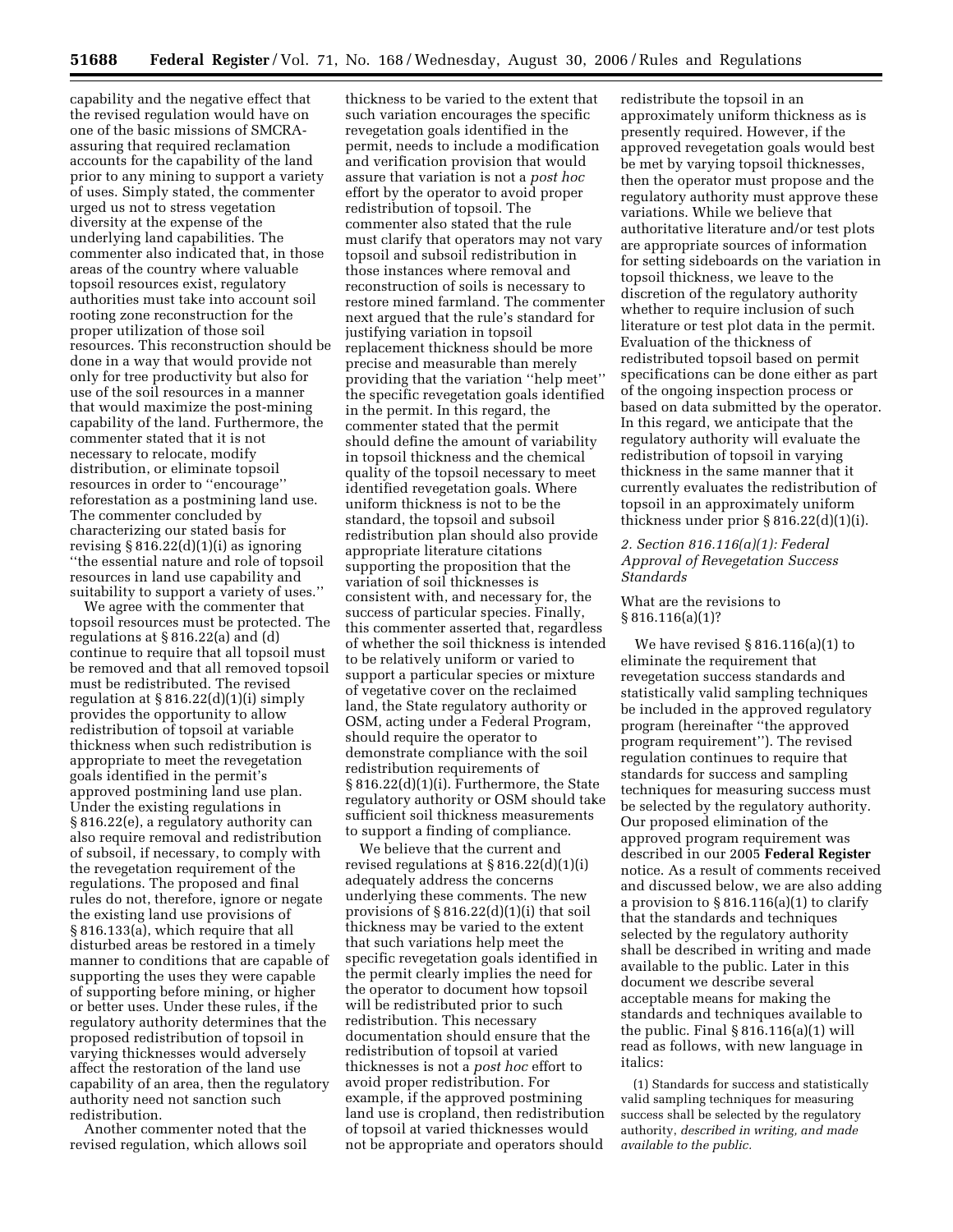Why are we changing our policy regarding review of State Program changes in success standards and sampling techniques?

As explained in more detail below, the requirement that State regulatory authorities include the initial or amended success standards and sampling techniques for revegetation as part of their approved program imposes a significant and unnecessary burden both on State regulatory authorities and OSM. Our regulations at § 816.116(a)(2) and (b), which will remain in effect, already specify minimum criteria for success standards and sampling techniques, and those criteria will ensure the achievement of SMCRA's goal of establishing a diverse, permanent, and effective vegetative cover. Section 816.116(a)(2) provides that the sampling techniques must use a 90-percent confidence interval (also known as a one-sided test with a 0.10 alpha error), which was discussed in the preamble to the proposed rule, and that the ground cover, production, or stocking must meet 90-percent of the success standard. Section 816.116(b) provides additional guidelines for particular types of ecosystems and postmining land uses. These key nationwide minimum protections will remain in the regulations as amended, and all approved State programs must maintain counterparts to them.

In our judgment, it is not a good use of State and Federal resources to continue requiring State and OSM revegetation experts to spend valuable time on preparing or assessing new State program amendment proposals every time it is necessary to revise or improve revegetation success standards. A number of considerations support this conclusion. First, the amount of time and resources required to go through the State program amendment process is significant and we think discourages updating the success standards and sampling techniques. Our processing of program amendments takes an average of about four and a half months, ranging from two and a half to seven months, but one recent amendment took twenty months from proposal to final approval. The time and resources spent on the program amendment process, moreover, are in addition to those the States must devote to preparing proposed program amendments and to responding to any of our inquiries. Although we lack complete data on how great a burden this regulatory requirement imposes on the States, the example of North Dakota, which follows, shows that the cumulative costs in time and talent can be quite large. The present component

of the North Dakota State program for revegetation success standards and sampling techniques is now more than 100 pages long. North Dakota has repeatedly had to submit proposed amendments for our approval not only for substantive changes in standards but even for minor wording changes, such as the change in the name of a U.S. Department of Agriculture bureau from the ''Soil Conservation Service'' to the ''Natural Resources Conservation Service.'' On this basis alone, we think that the current requirement may well be discouraging State regulatory authorities from developing or implementing the latest, most appropriate science and technologies. 70 FR 13076, March 17, 2005. This apparent obstacle to the timely development of new science and technologies also runs counter to one of the main concerns behind our 1983 rulemaking: That the States needed significant flexibility to tailor standards and sampling techniques to local conditions. *See* 47 FR 40140, September 2. We continue to want to encourage responsible innovation in this area. As we mentioned in the preamble to our 2005 proposed rule, we have been working with western States to develop new success standard resources, innovative statistical tools, and techniques using computers and satellite-based remote sensing technologies to better evaluate conditions of vegetative diversity and cover than is possible using traditional sampling methods, particularly in locations with naturally sparse vegetation. In the Appalachian Region, our agency is working with scholars and the State of West Virginia on the use of the plate method for evaluating herbaceous productivity on reclaimed lands. We believe that removal of the requirement in  $§ 816.116(a)(1)$  for including these standards and techniques in the approved program will eliminate an unnecessary obstacle to appropriate and timely technological innovation.

Second, we recognize that, since the basic framework of the existing rule was first promulgated in 1983, the vast majority of State regulatory programs have matured. Our experience with the State regulatory authorities over the years has shown that they now have sufficient expertise to devise or modify their success standards and sampling techniques to incorporate new scientific, technological, or other information in a manner that assures proper revegetation of disturbed areas. In most instances, we have not had to engage in substantial re-writing of

changes to State revegetation success standards or sampling techniques during the Federal approval process. However, even though we will no longer be approving State program amendments on those issues, our revegetation experts will remain available to consult with the State regulatory authorities on issues including success standards and sampling techniques. Thus, our agency is not withdrawing resources that have been beneficial to the States as they pursue SMCRA's goal of successful revegetation.

Third, and perhaps most importantly, the removal of the approved program requirement from § 816.116(a)(1) leaves no regulatory void. As previously noted, the nationwide minimum requirements for revegetation success and sampling techniques will continue to apply to the State regulatory authorities and indirectly to the permits that those regulatory authorities issue. Thus, the revision to  $\S 816.116(a)(1)$  will not cause greater divergence among the States that are already required to meet the minimum nationwide requirements of § 816.116(a)(2) and (b). Even in those States that by State law are not allowed to be more stringent than OSM's regulations, the minimum nationwide requirements of  $\S 816.116(a)(2)$  and (b) continue to apply. While complying with those nationwide requirements, the State regulatory authorities will, under revised § 816.116(a)(1), also be able to respond to new or localized scientific, technical, and land use information in a timelier manner, without awaiting the formal process of OSM approval. Furthermore, there are avenues besides our approval of success standards and sampling techniques by which the public and we may assure compliance by the State regulatory authorities with nationwide revegetation requirements. The success standards and sampling techniques will have to be included in each permit issued by the State regulatory authorities. Thus, contrary to the assertions of one commenter, the removal of this requirement will not lead to compromises in the effective implementation of SMCRA's goal of proper revegetation. In addition, ''any person with an interest which is or may be adversely affected may request a hearing'' on any permit issued by a State regulatory authority. § 775.11(a). When a permittee applies for final bond release, the surface owner must be notified and given an opportunity to participate in the bond-release inspection. § 800.40(b)(1). Before final bond release, any person with a valid legal interest may file objections and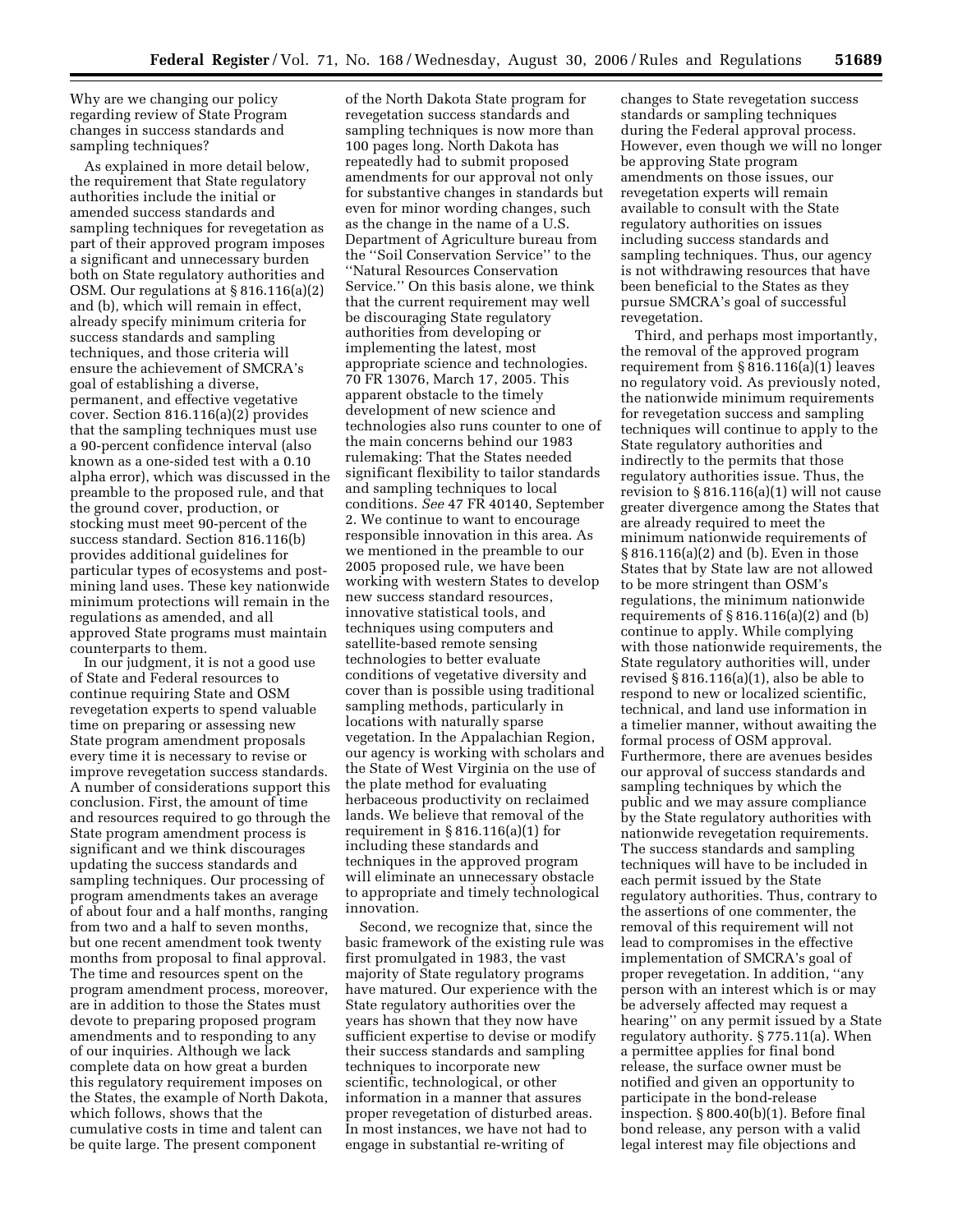request a public hearing. § 800.40(f). The State's regulatory program must also provide for administrative hearings and judicial review. §§ 775.12(b) and 775.13(b). In addition, if, in conducting an oversight inspection, we were to find a surface coal mining operation in violation of the nationwide minimum requirements, we would take appropriate action. *See* § 842.11(a)(1),  $(b)(i)(ii)(A)$ . If the State appears to be including success standards and sampling techniques in its permits that are not in compliance with the nationwide minimum requirements of § 816.116(a)(2) and (b), we can initiate proceedings that could ultimately lead to substitution of direct Federal enforcement of the revegetation requirements, or withdrawal of the Secretary's approval of the State program in whole or in part. § 733.12(a), (g). Thus, the public's interest in proper revegetation remains protected, and the State regulatory authorities have incentive to keep their success standards and sampling techniques in compliance with the nationwide minimum requirements that have applied since 1983.

A final reason for removing the requirement that revegetation success standards and sampling techniques be included in the approved program is that this requirement is inconsistent with the approach we have taken in other areas. States do not have to include in their approved programs all of the specific techniques and standards they use to assess whether other SMCRA requirements have been met. *See* § 780.22 (requiring submission of the geologic data and overburden characteristics), § 780.21(d) (requiring assessment of the probable hydrologic consequences of mining), and § 780.21(g) (requiring a cumulative hydrologic impact assessment showing, *inter alia*, that the operation has been designed to prevent material damage to the hydrologic balance outside the permit area but not defining the term ''material damage''). Instead, the regulatory authorities, both States and OSM, have effectively addressed the standards to be used in these determinations or submissions by developing guidance documents that are not required to be in the approved regulatory programs. Moreover, we do not impose the requirement to promulgate success standards and sampling techniques upon ourselves when we act as a regulatory authority. None of the three Federal programs with active mining include specific vegetation sampling techniques. The Federal program for the State of

Washington and the Federal program for Indian lands do not include specific revegetation success standards; the only Federal program with active mining that includes such requirements is the regulatory program for Tennessee. §§ 942.816(f) and 942.817(e). We have no compelling justification for continuing such an inconsistent approach, particularly since there is no reason to believe that the different requirements of State and Federal programs have resulted in significant divergence of the actual success standards or sampling techniques in use, or in the actual success of revegetation on mined sites. There is thus no principled reason to believe that the States cannot effectively implement revegetation success standards and sampling techniques without having to go through the formal promulgation process imposed by the prior approved program requirement of § 816.116(a)(1).

What were the comments submitted on our proposed revisions to § 816.116(a)(1)?

In response to our proposed rule, we received comments from 16 commenters supporting removal of the approved program requirement from § 816.116(a)(1). Of the 16 commenters, five were State regulatory authorities, one was a State coal association, six were coal companies, and four were industry associations. In general, these commenters based their support on the reduced regulatory burden they affirmed would result from eliminating the (a)(1) requirement. They also stated that the proposal would result in increased flexibility and improve their ability to make use of potential new technologies that may become available. Specific comments stated that the current process provides little incentive to continue or expand research into new and innovative methods, often results in unnecessary delays in State implementation of changes to these policies that are based on a State's professional judgment, and flies in the face of State primacy. These commenters stated that the revised regulation will better enable States to stay abreast of technological advances and to tailor success standards to local conditions, will allow use of alternative parameters for revegetation success, such as measurement of a site index, without submitting program amendments. Furthermore, the revised regulations will still support strict revegetation standards while allowing States to respond to improvements in sampling methodologies and technological advances.

We agree with these commenters and are proceeding with the rulemaking as proposed. The revised regulation will give the States the flexibility they need to implement new technologies without having to go through the Federal rulemaking process of amending their approved programs. As discussed above, we are also adding a provision to § 816.116(a)(1) to clarify that the standards and techniques selected by the regulatory authority must be described in writing and made available to the public. This last provision will ensure that all interested parties can readily find out all the options available in their jurisdiction for evaluating revegetation success.

Four of the commenters that supported the proposed revision to § 816.116(a)(1) noted that the revision, and the regulation as a whole, does not reflect that standards of success and statistically valid sampling techniques for measuring success are actually developed jointly by the permit applicant and regulatory authority and incorporated as part of the reclamation plan approved as part of the permit. These commenters indicated that normally the operator proposes such standards and sampling techniques prior to conducting baseline vegetation studies. The commenters agreed that this is appropriate, as the operator is most familiar both with the plant communities that will be affected by the operation and with the sampling methods needed to accurately describe and measure these plant communities. The commenters indicated that the standards and sampling techniques will become subject to evaluation in the permitting process and will be ultimately codified in the permit or letters of concurrence from regulatory authorities. The commenters further noted that through this process sampling methods and success standards are not ''selected'' unilaterally by the regulatory authority. Accordingly, the commenters suggested that preamble language of the § 816.116(a)(1) revision be improved by emphasizing the current process by which a number of the State regulatory authorities and their permittees jointly develop success standards and sampling techniques.

We are retaining the current requirement of § 816.116(a)(1) that the regulatory authority select revegetation success standards and statistically valid sampling techniques. The selected success standards and sampling techniques will be put in writing and be available to the public and, as before, will be used by operators in developing their permit applications. The manner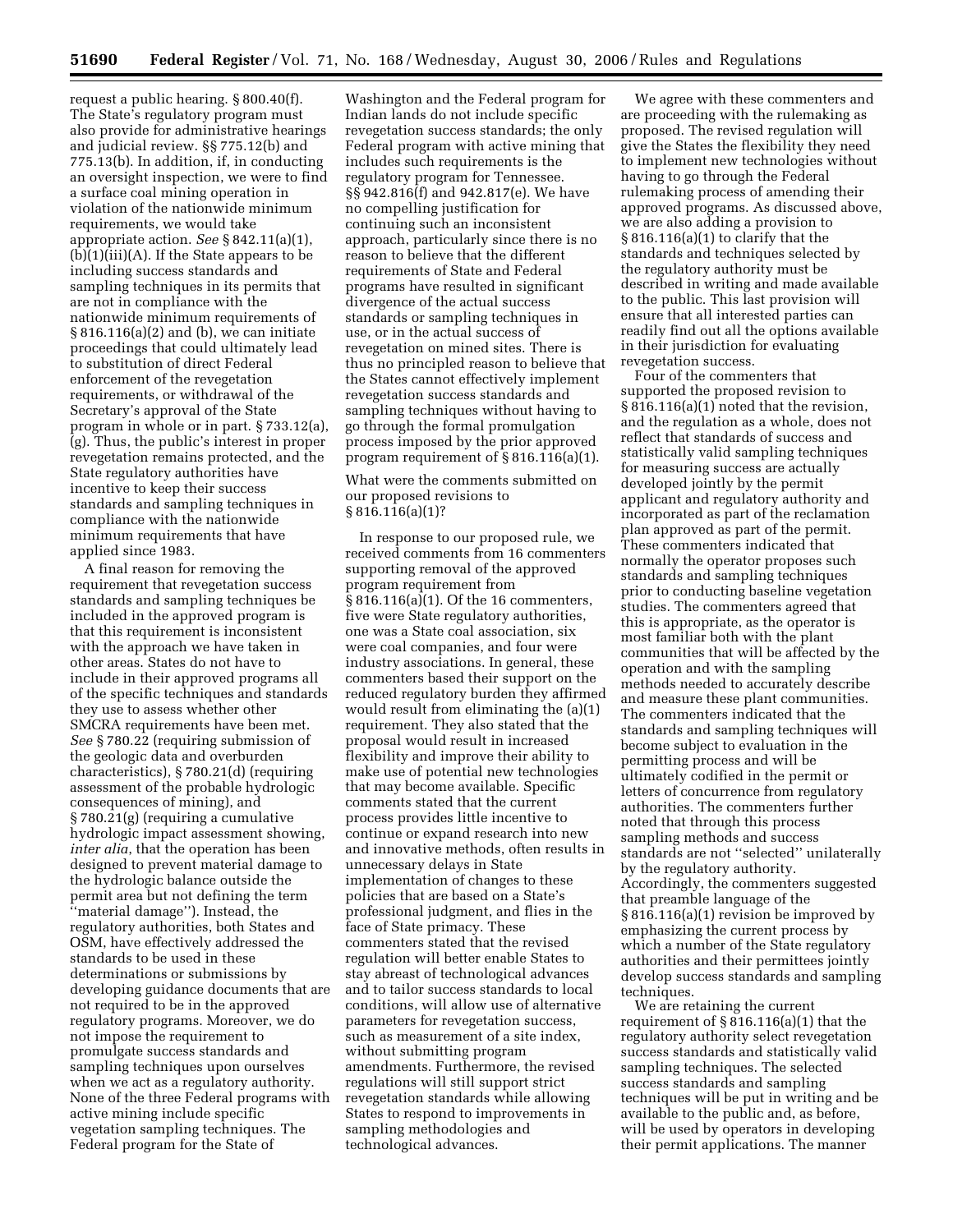in which a regulatory authority goes about selecting the success standards and statistically valid sampling techniques that it will allow operators to use in evaluating revegetation success is up to the regulatory authority. That authority can, as suggested by the commenters, select the success standards and sampling techniques in consultation with operators and/or with assistance from academia. However, selected success standards and sampling techniques must meet the requirements of § 816.116(a)(2) and (b) and they must be put in writing and made available to the public. It is from these identified success standards and sampling techniques that the operators must choose the specific standards and techniques included in their individual permit applications. This procedure will ensure no less consistent revegetation success evaluations than that afforded under the prior rule.

We received comments from five commenters opposed to the proposed revision deleting the approved program requirement from  $\S 816.116(a)(1)$ . A large percentage of these comments focused on the absence of any provision in the proposed rule that would provide for public review of the success standards and sampling techniques selected by the regulatory authority. More specifically, these comments raised concerns about loss of public review; lack of enforceable success standards; inability of the public to review permits if the success standards and sampling techniques are not part of the approved program; and potential conflict among States, operators, and landowners over acceptable standards and sampling techniques. Other commenter concerns focused on the lack of support for changing a regulation that had been in place since 1983 and the inability of Federal oversight to prevent problems. These commenters also stated that the burden of OSM's lengthy timeframes for processing State amendments is self-imposed, that flexibility already exists within the Federal regulations for States to develop success standards and sampling techniques to fit local conditions, that inconsistent application of success standards and sampling techniques will occur, and that the current process does not stifle evaluation or utilization of new technologies. The specific comments received and our responses are discussed below.

All five of the commenters opposing removal of the approved program requirement from § 816.116(a)(1) expressed concern with the loss of public review of selected success standards and statistically valid

sampling techniques if the standards and techniques were no longer included in the State approved program. These commenters declared that the removal of success standards and sampling techniques from the State approved programs would result in information not being available to the public. One of the commenters asserted that OSM, by adopting this change, was taking the attitude that the only parties at interest in these matters were the companies and the States. This commenter claimed that success standards for reclamation are an extremely important source of public information and that, under the proposed rule, it would be more difficult for the public to find the success standards approved for a given permit. The commenter indicated that the inclusion of important matters in ''internal guidance documents'' and ''technical standards'' alone is not satisfactory. The commenter further questioned how, under the proposed rule, the public would know if there was any internal consistency within and between States as to selected success standards or sampling techniques. Finally, the commenter asserted that under the proposed rule, as under the provisions for public review during permitting at § 773.6(a) and (b)(2), and as under the provisions for public involvement in bond release at § 800.40(b)(1) and (f), OSM and the States seemingly want the public to find the problems that OSM and the States have missed. The commenter concluded that it would be hard for the public to find these problems if the success standards and sampling techniques are not in the State regulations.

Two of these commenters further noted that removal of the approved program requirement from § 816.116(a)(1) eliminates the ability of the public to comment on the success standards and sampling techniques proposed by the States for inclusion in their approved programs.

In partial response to these commenters' concerns, we are adding the express requirement in final § 816.116(a)(1) that the standards and techniques selected by the States be in writing and made available to the public. We did not include this requirement in the 2005 proposed rule. Under the prior version of § 816.116(a)(1), States were required to include selected standards and techniques in their approved programs but were not required to include them in the rules of their approved programs. Rather, States had the option of including them in any element of their approved programs including guidelines, technical procedures, policy

materials, etc. States will continue to have the option of including selected success standards and sampling techniques in the same range of formats, but must ensure their public availability. For example, States could make this information available to the public at places where other documents such as permit applications are also made available for public review. Or the States could further make it available to all interested parties either by mail or through the agency's web site. As before, States will continue to have the option of including selected standards and techniques in their approved program regulations. Whatever the formats chosen by the States, final § 816.116(a)(1) ensures the public access to and, therefore, the ability to review the selected standards and techniques. Furthermore, there will continue to be ample opportunity on a permit-specific basis for public review of the proposed use of selected standards and sampling techniques both during the permitting process as well as at bond release. Because § 780.18(b)(5) requires each permit application to identify its proposed success standards and sampling techniques, this information is also available for public review. Parties who have an interest that may be adversely affected by a decision on the application may further comment on these standards and sampling techniques under § 773.6(a) and (b)(2). These provisions ensure that the public will continue to have the ability to review the success standards and sampling techniques for every mine before operations begin. In addition, any persons with valid legal interests can also object to bond release under § 800.40(f) should they believe the operator has not used the approved success standard or not followed the approved sampling techniques.

Three of the five commenters opposing removal of the approved program requirement from § 816.116(a)(1) warned against the disputes that they asserted would inevitably arise between States and permit applicants/operators and between operators and landowners over what constitutes appropriate success standards and/or sampling techniques. The first of these three commenters admitted that the proposed revision would provide flexibility to State programs and would allow both States and operators to take advantage of new technology, sample methods, and statistics. This commenter also conceded that the approved program requirement of  $\S 816.116(a)(1)$  was unnecessarily burdensome in terms of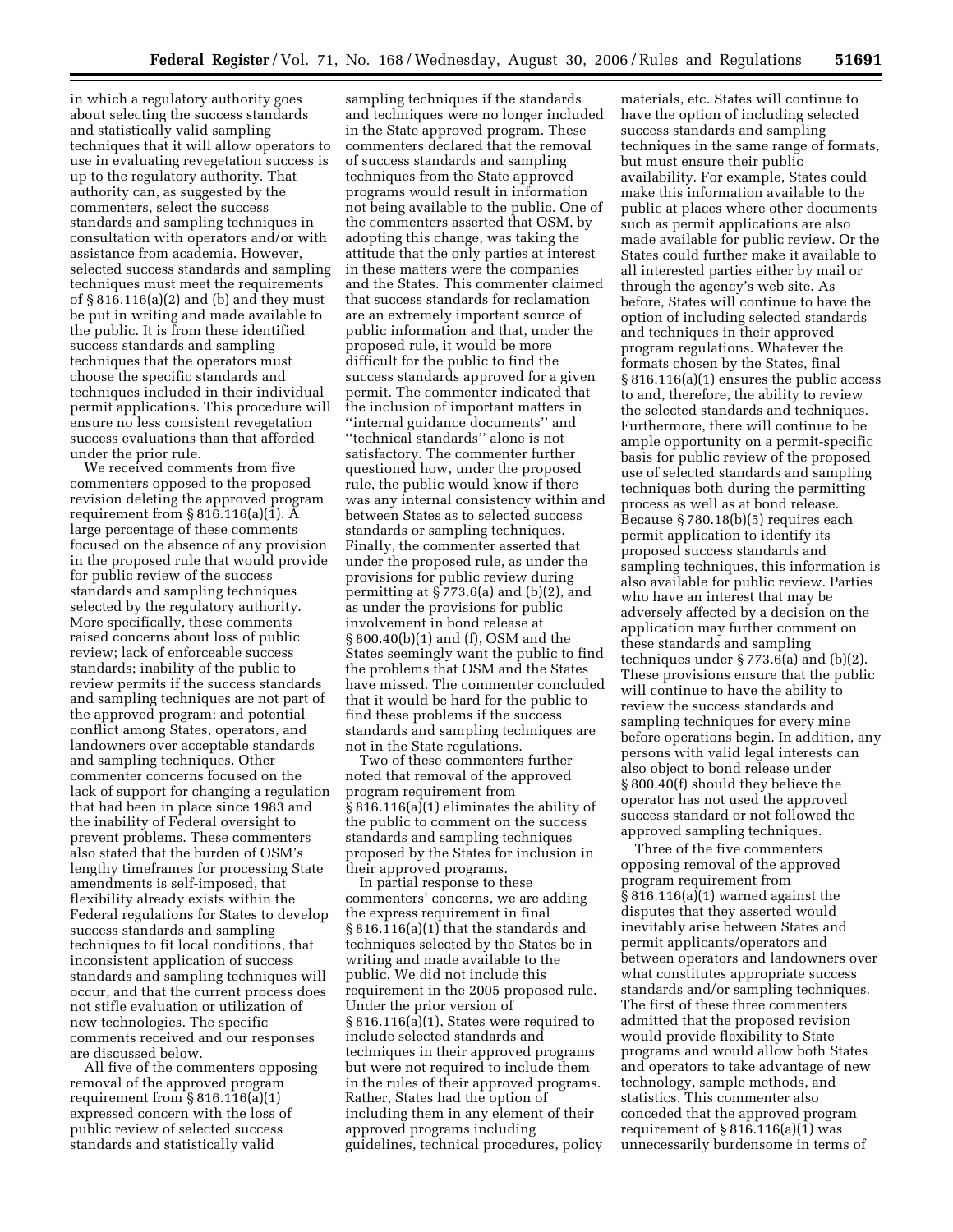the time and resources required by the State program amendment process and that this burden discourages updating revegetation standards. Nonetheless, this commenter asserted that any flexibility gained by the proposed revision to 816.116(a)(1) would not offset the endless disputes that would inevitably arise between States and permit applicants over what constitute acceptable methods and statistics.

While we believe that this commenter overstates the potential for disputes between States and permit applicants under proposed § 816.116(a)(1), final § 816.116(a)(1) expressly requires that all State-selected standards and techniques be in writing and made available to the public. This new provision should minimize disputes between a State and applicants over the range of success standards and sampling techniques available within that State. As under the prior rule, the permit applicant will be able to choose only from among available success standards and sampling techniques previously selected by the State. As under the prior rule, moreover, an applicant's proposed use of a selected standard or technique will be subject to State approval. Importantly, the potential for disputes between the regulatory authority and permit applicant should not be any greater than under the prior rule.

Two of the five commenters expressed additional concerns over the potential conflict that might arise between landowners and operators as a result of the proposed revision to § 816.116(a)(1). One of these two commenters also declared that the deletion of the approved program requirement would potentially place the landowner and operator in conflict at the time of bond release due to the use of measurement standards that lack a robust scientific basis.

We do not believe that the deletion of the approved program requirement from § 816.116(a)(1) will materially raise the potential for conflict between the landowner and operator at the time of bond release. As stated earlier, the provisions of  $\S 816.116(a)(2)$  and (b) will continue to establish clear criteria and requirements for the success standards and sampling techniques that may be selected by the States under § 816.116(a)(1). All approved programs have counterparts to § 816.116(a)(2) and (b). Accordingly, the success standards and statistically valid sampling techniques selected by a State under final § 816.116(a)(1) will, for the purposes of establishing revegetation success at bond release, have the same robust scientific basis as the standards

and techniques selected by the State under the prior rule.

One of the commenters opposing removal of the approved program requirement from  $\S 816.116(a)(1)$ suggested that, without including success standards and measuring techniques in the approved State program, operators may simply choose not to comply with selected standards and techniques.

With regard to this concern, we note that all State approved programs have counterparts to § 780.18(b)(5) requiring that applications for a permit contain a plan for revegetation, including measures to determine the success of revegetation. Once approved by the regulatory authority, these and all other permit terms are binding and enforceable.

Still another commenter asserted that the reasons given by us for this removal do not support abrupt departure from more than two decades of regulatory policy.

We disagree. The reasons provided in both this and the proposed rulemaking more than adequately support the revision. It is our agency's continuing policy to examine existing regulations and to make changes that reduce the burden on State regulatory authorities, OSM, the industry, or the public while assuring the achievement of SMCRA's purposes and requirements. The current regulatory change is intended to reduce the burden on regulatory authorities and OSM without hindering the achievement of the SMCRA requirement that coal mining and reclamation operations establish a diverse, permanent, and effective vegetative cover on all affected lands. 30 U.S.C. 1265(b)(19) and 1266(b)(6). This provision says nothing about success standards, sampling techniques, or whether those details must be in a State program.

In our 1983 rulemaking we allowed use of only those revegetation success standards and measurement techniques that have been incorporated into the approved program. *See* 48 FR 40160, September 2. An agency's rules once adopted are, however, not frozen in place. An agency may alter its rules in light of its accumulated experience in administering them when it determines that a different approach would better implement the statutory scheme. As discussed above, our experience over the last twenty years indicates that the approved program requirement poses an unnecessary obstacle to technological innovation and adoption of new standards and sampling techniques. State programs have matured and can be relied upon to meet the requirements of

SMCRA in light of the nationwide minimum requirements at § 816.116(a)(2) and (b) that will remain in place and will serve as a regulatory floor. Moreover, the Fourth Circuit has admonished us that, ''in contrast to other 'cooperative federalism' statutes, SMCRA exhibits extraordinary deference to the States.'' *See Bragg* v. *West Va. Coal Ass'n*, 248 F.3d 275, 293 (4th Cir. 2001). Thus, even if it might be permissible for us to continue to require that revegetation success standards and sampling techniques be approved as part of the State regulatory program, it is nonetheless reasonable and appropriate for us to allow the States to make changes to those details without our involvement, as long as each State meets and implements the minimum nationwide standards.

Three of the five commenters opposing the proposed rule took issue with the statement in our 2005 preamble that the ''relatively cumbersome'' nature of the State program amendment process may discourage States from utilizing ongoing research findings and technological advances to adopt new and improved success standards and sampling techniques. The first of these commenters admitted that its own regulatory review process is cumbersome, but stated that that is because, in many cases, OSM is trying to ''dodge a political bullet,'' rather than working in a more expeditious manner. The second commenter indicated that the fact that the State program amendment process is cumbersome is the result of OSM's decision not to more timely process State program changes. The same commenter noted that there is nothing inherently cumbersome or slow about the State program amendment process. The commenter also stated that OSM should be able to timely review and approve a properly documented State program amendment without hampering State innovation. In closing, this commenter asserted that the ''cumbersome'' nature of the current State program amendment process is a result of Federal agency practice, since the commenter saw nothing inherent in that process that requires the sort of delay that has attended OSM's review of program amendments. The third commenter stated that maintaining the current State program provisions would not stifle evaluation or utilization of new techniques. This commenter suggested that, as an alternative to eliminating the requirement that success standards and sampling techniques be included in the approved program, OSM should rather streamline its own program amendment review process so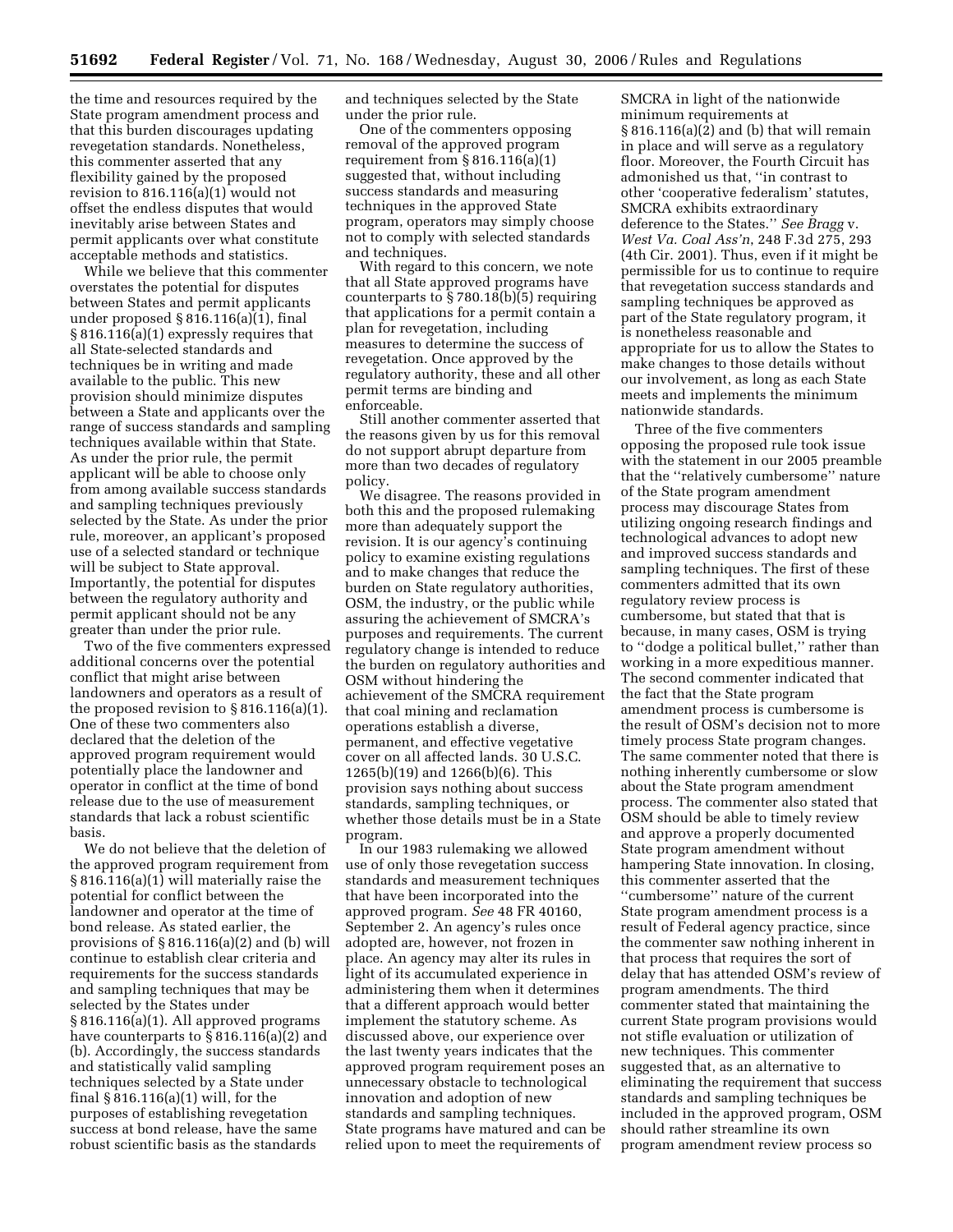as to assure that when proposed program amendments are supported by technological advances, they are processed and approved in an expedited fashion.

We strongly disagree with the general conclusion of these comments that any delay in the State program amendment process is attributable to our failure to timely process State program amendments. We recognize that we can make incremental improvements to speed the processing of State program amendments at the Federal level. However, the requirement that we approve amendments to these programs requires steps that are inherently time consuming. Also, a State may be required to go through its own rulemaking process before proposing amendments to its approved program under § 732.17. This State rulemaking process can also be very time consuming and is a practice over which we have no control. Accordingly, the deletion of the approved program requirement from § 816.116(a)(1) should enable States to more quickly adopt improved success standards and sampling techniques.

Three of the five commenters opposing the proposed rule asserted that the proposed deletion of the approved program requirement from § 816.116(a)(1) would undermine the core requirement in the Act that the Secretary establish a comprehensive set of minimum Federal standards for approved programs. Commenters also alleged that continued OSM prior review and approval of selected standards and sampling techniques was needed to assure a level playing field among States.

We do not believe these concerns are well-founded. The change to final § 816.116(a)(1) does not delete any statutorily-prescribed minimum standards. Section 101(f) of SMCRA provides that ''because of the diversity in terrain, climate, biologic, chemical, and other physical conditions in areas subject to mining operations, the primary governmental responsibility for developing, authorizing, issuing, and enforcing regulations for surface mining and reclamation operations subject to this Act should rest with the States.'' 30 U.S.C. 1201(f). In turn, section 515(b)(19) of SMCRA expressly provides that a State's performance standards shall require surface coal mining and reclamation operations as a minimum to ''establish on the reg[ra]ded areas, and all other lands affected, a diverse, effective, and permanent vegetative cover of the same seasonal variety native to the area of land to be affected and capable of self-regeneration and

plant succession at least equal in extent of cover to the natural vegetation of the area \* \* \*.'' 30 U.S.C. 1265(b)(19).

In implementing these two statutory provisions, both our prior rule as well as our proposed and final rules at § 816.116(a)(1) require States to select revegetation success standards and sampling techniques subject to the general conditions of § 816.116(a)(2) and (b). In turn,  $\S 816.116(a)(2)$  specifically requires that State-selected sampling techniques for measuring success use a 90-percent statistical confidence interval and § 816.116(a)(2) and (b) require that State-selected success standards accord with the vegetative cover or crop production of appropriate reference areas.

We see nothing in these statutory and regulatory authorities to support commenters' assertion that OSM's prior review of selected standards and techniques was needed to assure a level playing field among States. State compliance with the criteria of § 816.116(a)(2) and (b) will, however, continue to ensure that a relatively level playing field exists among States. None of the revisions in final § 816.116(a)(1) will jeopardize State compliance with the criteria of  $\S 816.116(a)(2)$  and (b).

Two commenters expressed concern about the negative effect that the proposed rule would have on the adequacy of reclamation required for bond release. The first of these commenters warned that, if States are no longer obligated to identify and defend their choice of objective standards for determining revegetation success, those States might adopt standards that are not based on good science in order to facilitate bond release. The second of these commenters declared that the proposed rule would allow operators to apply whatever standards they desired and that lands that did not meet the longstanding reclamation requirements of the Act would be released from their reclamation bond.

In partial response to these concerns, the final rule requires that success standards and sampling techniques selected by the States be in writing and made available to the public. As previously noted, this requirement should substantially relieve commenters' concerns that operators could apply whatever standard they desire and should also allay much of commenters' fears as to inconsistent standards among individual States. As set forth in our 2005 proposed rule (70 FR 13076, 13081), we continue to believe that the criteria enunciated in § 816.116(a)(2) and (b) will preclude States from selecting inadequate success standards or sampling techniques for which there is no sound scientific basis. For the same reasons, we continue to believe that appropriate reclamation will, as before, be required for bond release. The bond release and oversight protection provided at §§ 800.40(b)(1) and 733.12(a)(1) should also, as under the prior rule, further guard against faulty bond release. With the same general protections in place as before, final § 816.116(a)(1) will merely allow a State program to employ the latest and most appropriate standards and sampling techniques without first having to go through the timeconsuming process of adding them to its approved regulatory program.

One commenter also asserted that, if every permit had its own revegetation standards and measurement techniques, it would be extremely difficult for even the most dedicated State regulator to keep track of the approved success standards and sampling techniques and to use them for evaluating revegetation success.

The new requirement of final § 816.116(a)(1) that the success standards and sampling techniques selected by the regulatory authority be in writing and be made available to the public should ensure that the number of new standards and sampling techniques that the State regulator must keep track of and use remain at a reasonably manageable number.

Two commenters alleged that our oversight of State programs would not be adequate to catch problems with success standards and sampling techniques. The first of these commenters challenged our statement in the 2005 preamble that the oversight process would directly address any major deficiency identified in the revegetation success standards and/or sampling techniques used by a State. The second of these commenters questioned whether OSM would be familiar enough with all the differences between possible success standards and sampling techniques to be able to determine which one was deficient.

We disagree with these concerns as to our oversight authority and capacity to identify and address major deficiencies in the success standards and/or sampling techniques selected by the States. The revision to final § 816.116(a)(1) does not restrict or in any way impair our continuing authority under § 733.12(a)(1) to annually evaluate the administration of individual approved programs. These evaluations address programmatic problems and are conducted in accordance with longstanding agency policies that focus on the on-the-ground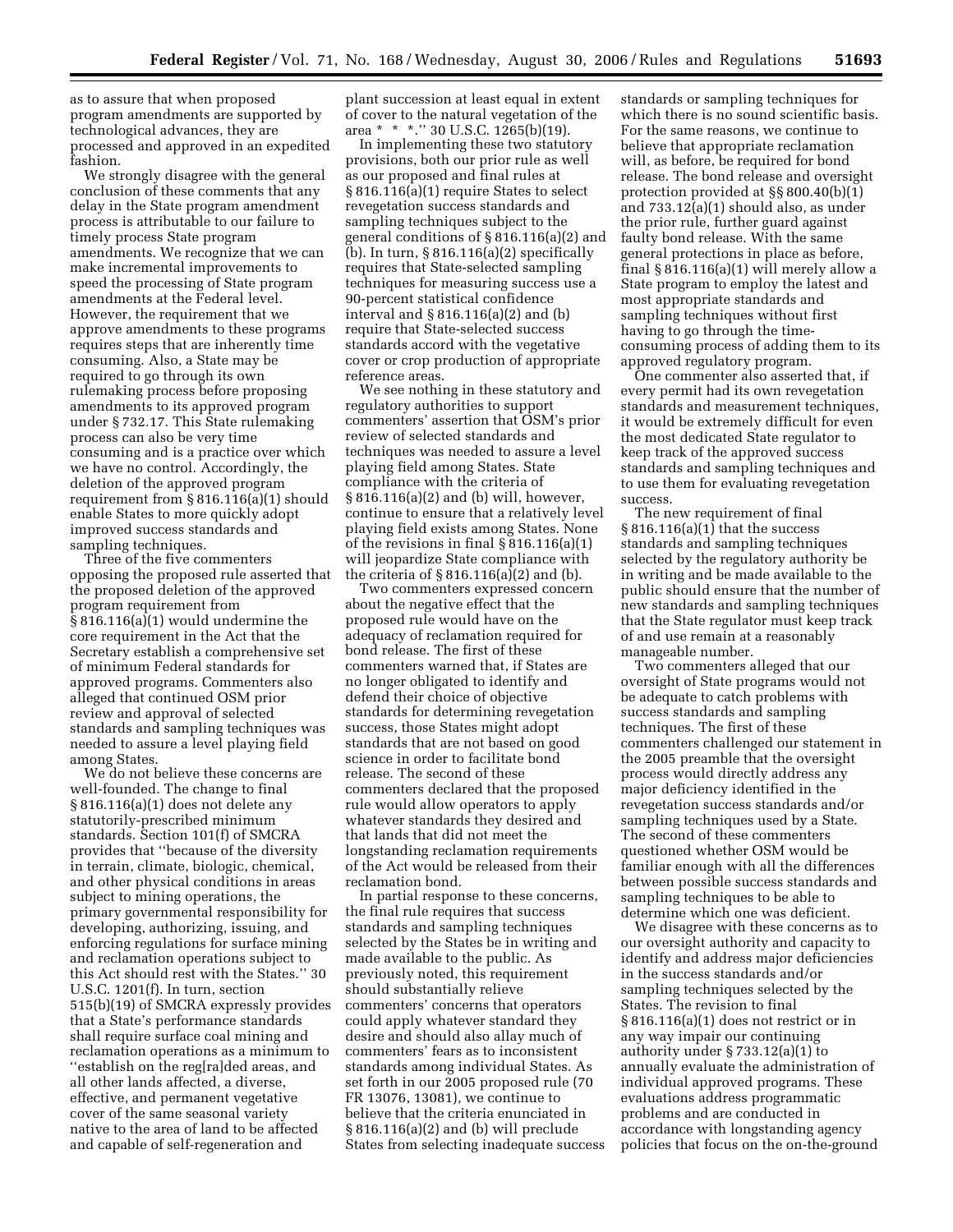results of reclamation and revegetation activities. From our past experience, we are confident that there are sufficient numbers of knowledgeable OSM personnel, including inspectors, committed to evaluating each State's reclamation performance. If our field reviews identify problems with inappropriate State evaluations of revegetation success, we will then review the permits in question to determine whether the correct success standards and sampling techniques were used in those evaluations. This review could, if appropriate, also address whether the success standards and sampling techniques complied with the State counterparts to  $\S 816.116(a)(2)$ and (b). If we find that they are not in compliance, then we will work with the State to correct deficiencies, ensuring that all success standards and sampling techniques comply with program requirements.

Three of the five commenters opposing the proposed rule also disagreed with our assertion that the approved program requirement of § 816.116(a)(1) in the previous regulation discourages the use of new technologies. One of these commenters stated that our call for use of the latest sampling techniques was inappropriate. This commenter indicated that we should instead seek the most accurate and reliable sampling techniques rather than the ''latest thing'' in new sampling techniques, which might not be the best for the particular circumstance. The commenter further indicated that we should provide a backstop against fads that can sweep a scientific community. The commenter questioned our agency's concern to have the ''latest thing'' in sampling techniques available when we showed so little interest in the latest scientific ''thing'' in blasting. The commenter observed that, according to our explanation for eliminating the approved program requirement of paragraph (a)(1), OSM and some of the States were experimenting with new, potentially useful methods, but that it would take time to determine their reliability. The commenter warned that, until we made that determination, we should not dump proven practices in favor of the latest technology.

We disagree with these concerns. The Federal regulations at § 816.116(a)(2) and their State counterparts clearly require that all statistically valid sampling techniques must use a 90 percent confidence interval. This requirement will ensure that, regardless of the individual technique selected by the regulatory authority, all selected techniques will require the same level of precision. Our experience has shown

that State personnel have both the expertise and experience to determine the reliability of new sampling techniques. Eliminating the approved program requirement from § 816.116(a)(1) will, therefore, enable regulatory authorities to more quickly adopt new and reliable techniques, but will not require States to make changes should they be satisfied with their existing techniques.

Another of the commenters stated that OSM's goal of allowing variance among legitimate methods of measuring revegetation success could still be met through the State program amendment process but cautioned that the standards for measuring success do not change so dramatically and rapidly as to necessitate ''streamlining'' State adoption of new measurement techniques by eliminating OSM and public review.

As we stated previously, the time involved in the program amendment process is substantial and does not allow expedited implementation of new measurement technologies in approved State programs. We have also explained that the final rule will not eliminate public access to information about new measurement techniques selected by the States, nor will it impair our oversight of State evaluations of revegetation success. While public involvement in such changes will be different than under the prior rule, as will be our involvement, we believe the changes will fully, and more efficiently implement the requirements of SMCRA. After considering the benefits and costs of removing the approved program requirement from  $\S 816.116(a)(1)$ , we have concluded that both the environment and good science would be appropriately served by its removal.

One commenter was concerned that, without the Federal requirement for including selected success standards and measuring techniques in States' approved programs, States that have a ''no more stringent than'' clause in their State law may feel constrained not to adopt such standards and techniques as a matter of State regulation.

We disagree with the commenter's concern that the existence of a ''no more stringent than'' clause in a State law will result in the State not adopting success standards and measuring techniques. Revised § 816.116(a)(1) does not change its requirement that a State must still select success standards and sampling techniques for use in its program. Furthermore, these selected standards and techniques must continue to be consistent with the Secretary's regulations, particularly with the requirements of  $\S 816.116(a)(2)$  and (b).

A ''no more stringent'' clause in the State's approved program would not negate any of these requirements.

Two commenters stated that § 816.116(a)(1) does not need to be changed in order for a State's success standards to address the variability of environmental conditions found in that State. While we acknowledge the truth of this statement, the principal motivation for our changing § 816.116(a)(1) continues to be reducing the time that may be required before a State program may adopt the latest, scientifically responsible standards for revegetation success.

One commenter asserted that removal of the approved program requirement from  $\S$ 816.116(a)(1) also removes the ''force of rule'' from the sampling techniques selected by the regulatory authority.

In response, we note that final § 816.116(a)(1) does not change the requirement for States to select the standards for success and statistically valid sampling techniques. Under the prior rule, however, the standards and techniques selected by a State were required to be included in the approved program but were not required to be in rule form. As discussed above, these standards and techniques could also have been included in a guideline or other statement of technical procedures. Under final § 816.116(a)(1), States will still have those options; but selected standards and techniques will have to be made available to the public.

Another commenter took issue with the statement in our 2005 proposed rule that the existing requirements of § 816.116(a)(2) and (b) should ensure that selected success standards and sampling techniques used in the various States will provide similar degrees of proof that adequate reclamation has been achieved. The commenter disagreed with this assessment, indicating that, while standards for success are specified in these sections, the only specification regarding sampling methods is that parameters must be evaluated using sampling techniques with a 90-percent statistical confidence interval. The commenter added that the application of a statistical confidence limit is merely the final step in a long process, with no requirements being established in the rule for the intermediate steps in this process. While the commenter observed that there are many ways to obtain a data set for evaluation that meets the requirement for sampling using a 90 percent confidence interval, he noted that many of these ways do not, for various reasons, constitute a representative sample of the target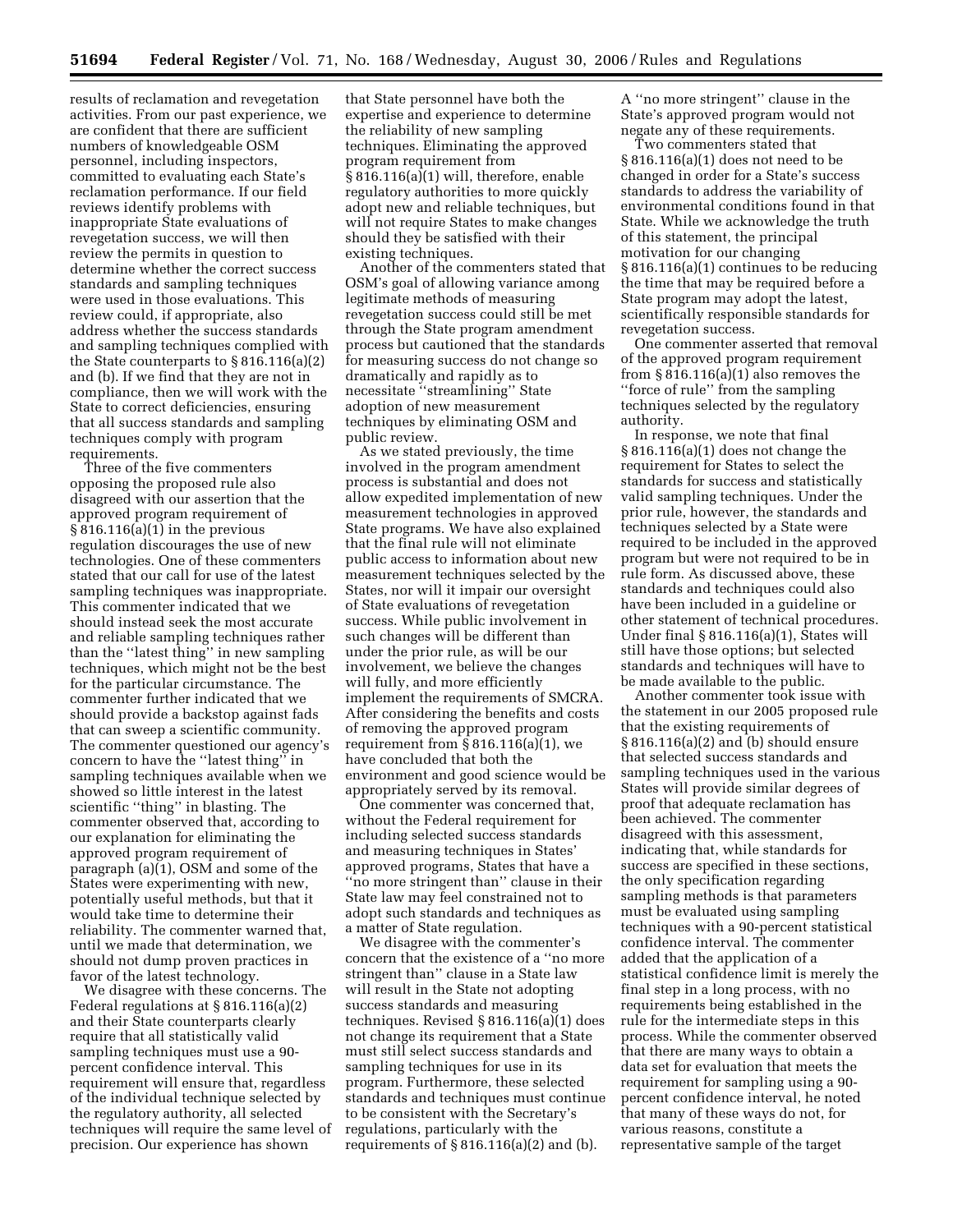population. In addition, there are many different types of statistical tests that might be applied to determine 90 percent confidence. The commenter further stated that inappropriate application of statistical tests would result in incorrect conclusions regarding eligibility of lands for bond release. The use of sampling methods and statistical tests with no rules on approved methods would inevitably result in incorrect decisions regarding bond release and inconsistent application of rules and standards. In conclusion, this commenter declared that the premise that a regulatory authority will be able to ensure appropriate use of sampling methods and statistics without those requirements being included in the approved program is entirely unrealistic.

The commenter is correct in its statement that there are many ways to obtain data satisfying the required 90 percent statistical confidence interval that may not constitute a representative sample of the target population. Similarly, there are many types of statistical tests that might be applied to determine the 90-percent statistical confidence interval. Inappropriate application of these statistical tests could, as the commenter suggested, result in incorrect conclusions regarding the eligibility of lands for bond release. The framing and the appropriate application of these sampling methods and statistical tests have always been two of the challenges facing the State regulatory authority under the prior rule. The same challenges will continue under the new rule. The only ''rule,'' *i.e.*, regulatory prescription, that has ever governed the selection and application of sampling techniques and statistical tests is the 90-percent statistical confidence interval of § 816.116(a)(2). This requirement will not be affected by the revision to § 816.116(a)(1). Accordingly, we strongly question the commenter's broad declaration that without ''rules'' on approved methods, incorrect decisions regarding bond release and inconsistent application of rules would ''inevitably result.'' As stated above, it furthermore has been our experience that States have the necessary technical expertise both to select statistically valid sampling techniques and statistical tests that would result in a representative sample of the target population and to ensure that the statistical tests are applied correctly. As before, we will be available to provide technical assistance to the States in any further development and application of statistically valid sampling techniques

and statistical tests. While not absolute guarantees in themselves, we reasonably believe that the current rules at § 816.116(a)(2) and the current level of State expertise will continue to provide for appropriate development and use of sampling methods and statistics.

Apparently in response to the statement in our 2005 preamble that our regulations allow technical standards to be included in technical guidance documents that are not part of the approved regulatory program, one commenter questioned whether any outside party had access to our ''records'' as the regulatory authority in Tennessee, Washington, and for the Indian Lands Programs. All permitting actions and bond releases in Tennessee, Washington and on Indian Lands are, in fact, available for public review. All reclamation plans, including revegetation success standards and sampling techniques, for permits in Tennessee and Washington and on Indian Lands are also available for public review. Arrangements may be made to review those records by contacting the appropriate OSM office.

## *3. Section 816.116(b)(3): Success Standards for Undeveloped Land*

What are the revisions to  $§ 816.116(b)(3)?$ 

We have revised § 816.116(b)(3) to add undeveloped land as one of the land uses subject to that section's success standards. Revised § 816.116(b)(3) will read as follows, with new language in italics:

For areas to be developed for fish and wildlife habitat, recreation, *undeveloped land*, or forest products, success of vegetation shall be determined on the basis of tree and shrub stocking and vegetative ground cover.

This provision is identical to that proposed in our 2005 **Federal Register**  notice.

The basis for our revision to § 816.116(b)(3) is set forth in detail in that notice. There we noted that several commenters responding to our 1999 outreach had suggested that current § 701.5 includes undeveloped land as a land use category and defines it as ''land that is undeveloped or, if previously developed, land that has been allowed to return naturally to an undeveloped state or has been allowed to return to forest through natural succession.'' Therefore, without any change to the current regulations, undeveloped land can be approved as a postmining land use under the postmining land use provisions of § 816.133. However, unlike all the other land use categories listed in § 701.5, undeveloped land does not have success standards specified in

§ 816.116(b). Under this final rule, the inclusion of undeveloped land among the land uses subject to the revegetation success standards of § 816.116(b)(3) will mean that undeveloped land will be subject to cover and, if applicable, stocking requirements depending on the vegetation goals for each parcel of land. We consider the cover and stocking requirements of § 816.116(b)(3) to be particularly appropriate criteria for evaluating the revegetation success of an undeveloped land use area, as they can be used to ensure the establishment of the seral species, *i.e.*, a community of mixed grasses, forbs, shrubs and trees, necessary to facilitate natural plant succession.

What were the comments submitted on our proposed revision to § 816.116(b)(3)?

Eight commenters supported the proposed revision of § 816.116(b)(3) to add undeveloped land as one of the land uses subject to that section's success standards. These commenters were in general agreement that having undeveloped land available as a postmining land use could allow reclamation of areas that potentially provide higher ecological benefits and diversity (and reforestation) than the other land uses previously identified in the regulations at § 816.116(b).

One of these commenters asked whether the seral species on undeveloped land must be predominately native to the area or whether large swaths of introduced species, such as kudzu, could be acceptable in States such as Tennessee or Alabama.

As previously noted, undeveloped land is defined as ''land that is undeveloped or, if previously developed, land that has been allowed to return naturally to an undeveloped state or has been allowed to return to forest through natural succession.'' Therefore, if an operator chooses undeveloped land as a postmining land use, we believe that the operator would have to reclaim the land with the revegetation goal of promoting natural succession. In this regard, the revegetation provisions of § 816.111 require the use of species native to the area, or of introduced species where desirable and necessary to achieve the approved postmining land use. The use of those introduced species must also be approved by the regulatory authority, and under § 816.111 those species must be capable of plant succession. Species like kudzu that are considered noxious weeds could not be introduced because of the prohibitions of State and Federal laws and regulations governing noxious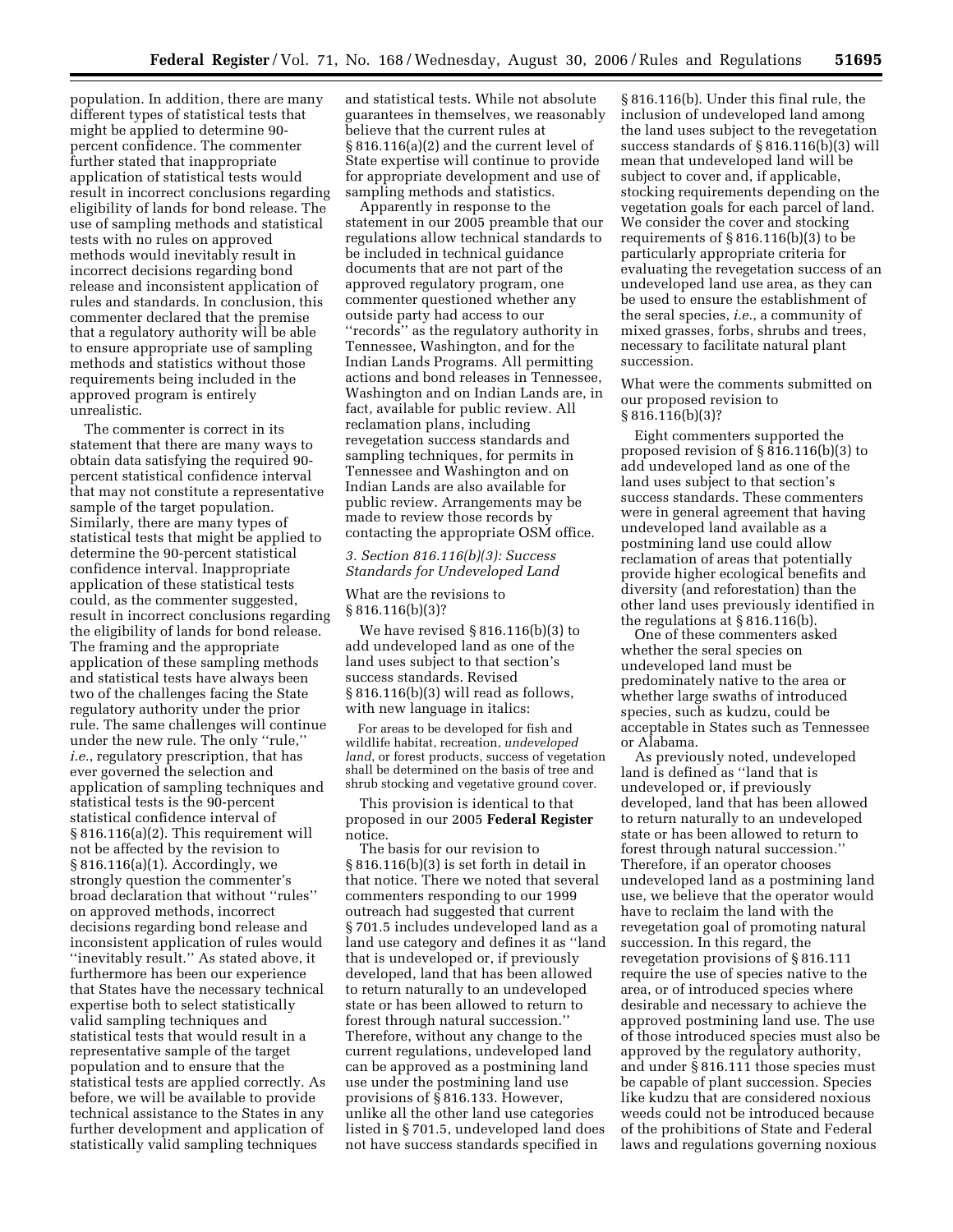plant and introduced species. It would not be feasible or appropriate for us to establish national standards for seral species because of the vast differences in plant communities throughout the country. Planting and seeding plans for development of seral plant communities is best done at the local level by professionals most familiar with the local environment.

Another commenter noted that the Ohio approved program has established a postmining success standard for undeveloped lands. The intended purpose of that program regulation was to encourage the planting of trees and shrubs without the need to achieve an established standard for stems per acre, survival or plant productivity. The commenter observed that, in spite of this incentive, the Ohio regulation has not proven successful in encouraging additional tree and shrub plantings within mined areas. Based on this Ohio experience, the commenter stated that the proposed revision to include undeveloped land among the listed land uses of  $\S 816.116(b)(3)$  is unnecessary as the inclusion is not likely to achieve its intended purpose of encouraging tree and shrub planting. Instead, the commenter recommended the establishment of a national standard requiring that a minimum of 80 percent of the acreage that is disturbed by mining and that supported a forest or shrub cover prior to mining must be reclaimed to forest and shrub cover following mining. The commenter based this recommendation on several States' interpretation of their existing rules. The commenter further stated that this restoration requirement for forest and shrub lands would necessitate the development and utilization of techniques necessary to ensure successful restoration of premine land use capabilities, including those of forestry or fish and wildlife habitat. Such a national requirement would also establish a consistent playing field for operators across the country.

We appreciate the commenter's concern as to whether the Ohio rules have been successful in encouraging tree and shrub planting on undeveloped land. Nonetheless, because undeveloped land is already available as a postmining land use, we believe that it is necessary both to establish revegetation success parameters for this land use and to require that operators, to obtain bond release, then demonstrate compliance with those parameters. Revising § 816.116(b)(3) to include undeveloped land among the numbered postmining land uses assures that all approved postmining land uses will have to meet prescribed revegetation success

standards. The commenter's proposal to require reclamation to premining cover type of 80 percent of the acreage that previously supported a forest or shrub cover goes beyond the requirements of SMCRA. Section 515(b)(2) of the Act addresses postmining land use and requires restoration of affected lands to a condition capable of supporting the uses which it was capable of supporting prior to any mining, or higher or better uses. The proposed establishment of national criteria requiring redistribution of a particular level of premine tree and shrub cover is therefore not authorized, because SMCRA allows landowners to choose higher or better postmining land uses.

Two commenters contended that OSM should do more than simply adding undeveloped land to the list of land uses subject to the requirements of § 816.116(b). They argued that, if OSM finalizes its proposal, the new rule would not foster one of our stated objectives which was to encourage reforestation. These commenters asserted that some permit applicants would choose not to select undeveloped land as their postmining land use and would propose not to plant trees if the revegetation standards for undeveloped land were unnecessarily burdensome. Moreover, these commenters noted that, in approving Ohio's success standards for undeveloped land, we stated that ''undeveloped land is consistent with the Federal regulations which do not contain specific success standards for undeveloped land, and is in keeping with section 101(f) of SMCRA, which vests the States with the primary governmental responsibility for developing, authorizing, issuing, and enforcing regulations for surface coal mining and reclamations operations.'' 59 FR 22514, May 2, 1994.

The same two commenters indicated that, instead of treating the undeveloped land category like the other land uses in § 816.116(b)(3), OSM should recognize that the State regulatory authority may develop its own undeveloped land revegetation success standards on a program-wide or individual permit basis. Such State-specific revegetation success standards for undeveloped land would, of course, ensure that the land be allowed to return to its natural or undeveloped state, or to forest through natural succession. The commenters suggested using the Ohio approved program as a model for development of future Federal regulations. Under this approach, revegetation success for the undeveloped land use would be determined on the basis of ground cover and the proper planting of appropriate tree and shrub species specified in the

permittee's approved planting plan. In addition, these commenters suggested that revegetation on undeveloped land should be found successful for phase II bond release when the herbaceous ground cover species are established and provide sufficient ground cover to control erosion. For phase III, the bond should be released when the five-year period of responsibility has expired and acceptable species of trees and shrubs have been properly planted in accordance with the approved planting plan. The commenters indicated that survival of tree or shrub plantings should not be a requirement for phase III bond release, as long as the permittee demonstrates that the planting plan has been approved and followed and that trees and shrubs have been planted in approved numbers and locations. The commenters affirmed that this proposed regulatory approach to revegetation success for undeveloped land would encourage more reforestation than OSM's proposal to include undeveloped land among the land uses subject to the revegetation success standards of § 816.116(b)(3).

We do not agree with any aspect of the commenters' proposal. As noted in the preamble to the proposed rule, unlike all the other land use categories listed in § 701.5, undeveloped land does not have specified revegetation success standards in § 816.116(b). The inclusion of undeveloped land as one of the land uses subject to the success standards of § 816.116(b)(3) means that undeveloped land will, like all the other listed land uses, have specific revegetation success standards. Therefore, any area with an approved undeveloped land use will be subject to the cover and, if applicable, stocking requirements of § 816.116(b)(3) depending on the particular vegetation goals set for that parcel of land. These cover and stocking requirements are particularly appropriate criteria for evaluating the revegetation success of an undeveloped land use area as these requirements should ensure the establishment of the seral species, *i.e.*, a community of mixed grasses, forbs, shrubs and trees, necessary to facilitate natural plant succession. Upon promulgation of this final rule, if reforestation proves to be the desired goal of individual revegetation efforts, the approved land uses could be forest products (forestry), fish and wildlife habitat, or undeveloped land. For phase II bond release the operator must only demonstrate the establishment of the seeded or planted species. However, we maintain that in all cases, and for obvious reasons, the ultimate success of revegetation when it is evaluated at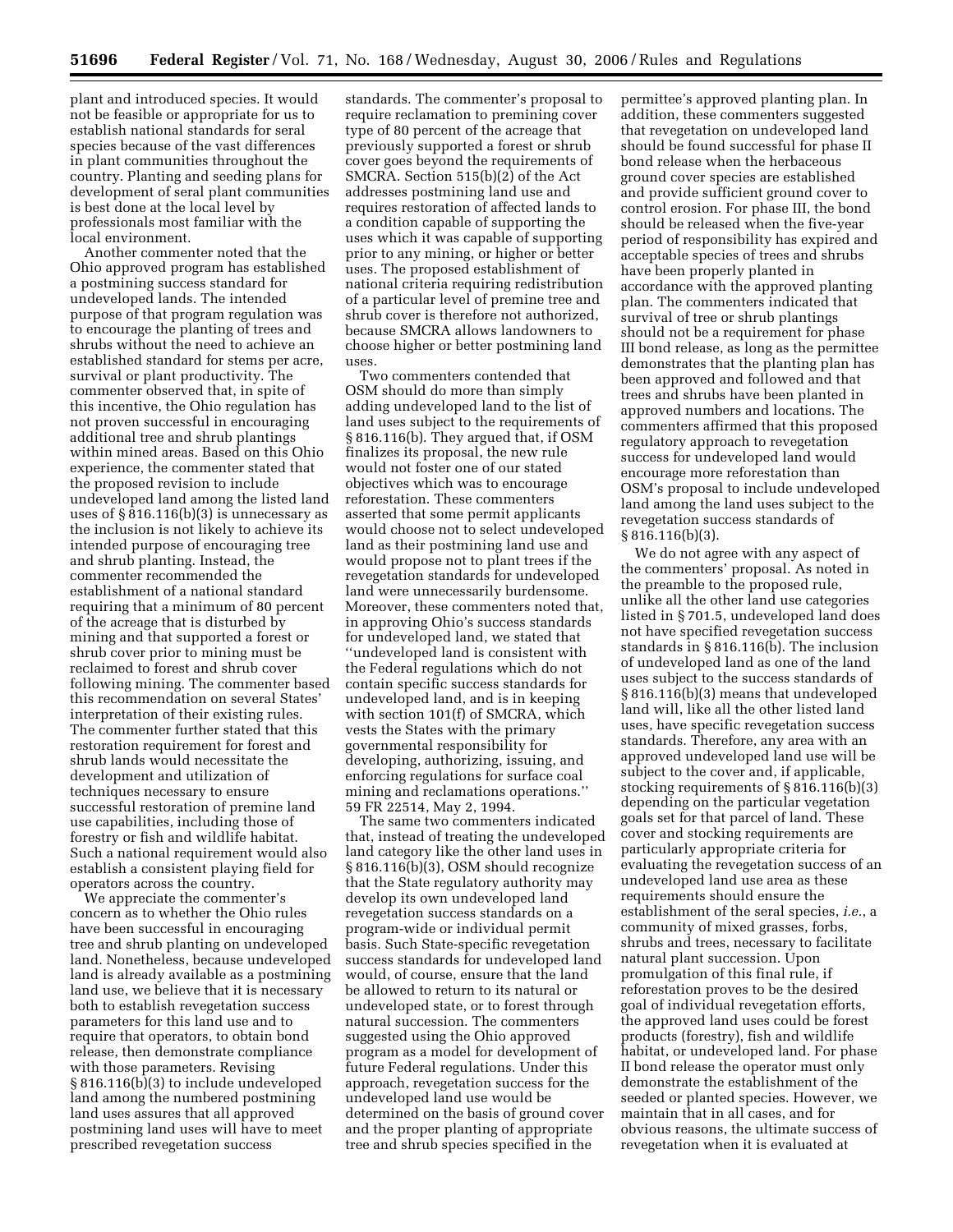phase III must be based on cover and the survival of the planted trees, not simply the planting of those trees. Under both the prior and final rule the specific success standards and criteria used to evaluate each of these land uses will be established by the regulatory authority. We note that, contrary to these latter commenters' assertions about the efficacy of the Ohio model in encouraging reforestation, Ohio has indicated that its approved provisions for evaluating revegetation success for undeveloped land, which do not require evaluation of survival, have not been successful in encouraging tree and shrub planting. We do not believe that including survival requirements for trees in the success standards for undeveloped land will adversely affect reforestation efforts. In sum, we find no meaningful basis for exempting the undeveloped land use from the success requirements common to all other land uses listed in § 816.116(b).

#### *4. Section 816.116(b)(3): Shelter Belts*

What are the revisions to § 816.116(b)(3)?

We are further revising the revegetation success provisions of § 816.116(b)(3) to eliminate the reference to shelter belts from listed land uses. This revision is identical to that in the 2005 proposed rule. We will address the use of shelter belts under the revegetation success provisions of § 816.116(c)(4), which governs normal husbandry practices.

As discussed in the preamble to that proposed rule, we have removed shelter belts from the land uses listed in § 816.116(b)(3) for three reasons: shelter belts have never been included among the land use categories listed in § 701.5; shelter belts are defined as conservation practices, not land uses, by the Natural Resources Conservation Service (NRCS); and the recognized purpose and ongoing maintenance requirements of shelter belts are consistent with the normal husbandry practices allowed by  $§ 816.116(c)(4).$ 

What were the comments submitted on our proposed revision to § 816.116(b)(3)?

Ten commenters supported removing shelter belts from the land uses listed in § 816.116(b)(3). All these commenters agreed with our position that shelter belts are conservation practices and should, therefore, be addressed as normal husbandry practices.

One commenter opposed the proposed revision, preferring that the reference to shelter belts be retained in our regulations at § 816.116(b)(3). This

commenter stated that the underlying idea behind the (b)(3) regulation has been that shelter belts would provide cover for game traveling between different kinds of postmining land uses and would aid in controlling wind and water erosion. The commenter indicated that we should retain the idea of providing cover for game and controlling erosion with tree and shrub plantings, even within areas reclaimed for residential, commercial, or industrial postmining land uses. The commenter contended that, if the idea of providing cover for game and controlling erosion with tree and shrub plantings is lost by removing shelter belts from among the listed land uses of § 816.116(b)(3), we would be bowing to the ''barrenness'' of those uses. While the commenter agreed that the NRCS definition of shelter belt'' may be a husbandry practice, he noted that the shelter belt concept, as currently used in our regulations, involves more than a mere husbandry practice and should be retained in § 816.116(b)(3).

We agree that, to provide habitat for various wildlife species as well as to control wind and water erosion, we should encourage the use of shelter belts. However, the inclusion of shelter belts among listed land uses in § 816.116(b)(3) triggers a statistical evaluation of shelter belts under § 816.116(a)(2) for determining revegetation success at bond release. We believe that requiring such a statistical evaluation actually discourages the use of shelter belts on reclaimed lands because of the time and money necessary for sampling and preparing a bond release application. Not surprisingly, the current use of shelter belts is very limited. Redesignation of shelter belts as a normal husbandry practice should reasonably encourage their future use and proper maintenance.

In response to the commenter's concern about the value of shelter belts as wildlife cover, we note that the Federal regulations at § 816.97(a) continue to require that the operator must, to the extent possible and using the best technology currently available, minimize disturbances and adverse impacts on fish, wildlife, and related environmental values and must enhance such resources where practicable. Furthermore, § 816.97(h) continues to require that, where cropland is to be the postmining land use and where it is appropriate for wildlife- and cropmanagement practices, the operator must intersperse fields with trees, hedges, or fence rows throughout the harvested area to break up large blocks of monoculture and to diversify habitat

types for birds and other animals. Finally, § 816.97(i) requires that, where residential, public service, or industrial uses are to be the postmining land use, and, where it is consistent with the approved postmining land use, the operator shall intersperse reclaimed lands with greenbelts utilizing species of grass, shrubs, and trees useful as food and cover for wildlife. In answer to the commenter's general concerns, these cited regulations clearly provide for the use of vegetated areas similar to shelter belts for enhancing wildlife habitat, even with residential or industrial postmining land uses.

Another commenter supported the proposed changes, agreeing that shelter belts are not a land use but rather a conservation practice supporting approved land uses. Nonetheless, this commenter argued that any trees included in the shelter belt area should still be subject to the requirement at § 816.116(b)(3)(ii) that, at the time of bond release, at least 80 percent of the trees and shrubs used to determine such success shall have been in place for 60 percent of the applicable minimum period of responsibility and all shall have been in place for at least two years (the ''80/60 rule''). Accordingly, the commenter suggested that language be included in the regulations to clarify that shelter belts are subject to the success standard of § 816.116(b)(3)(ii).

In response to this comment, we note that it would be logically inconsistent to treat shelter belts as normal husbandry practices, which allow for maintenance that could include dead tree or shrub replacement, irrigation, thinning, pruning, chemical application for disease and pests, protection from livestock and wildlife, and fertilization, but still require shelter belts to comply with the 80/60 rule, which places limits on tree and shrub replanting.

### *5. Section 816.116(b)(3)(ii): Tree and Shrub Stocking Standards*

### What are the revisions to § 816.116(b)(3)(ii)?

We have made three minor revisions to  $§816.116(b)(3)(ii)$  to provide new ways in which operators may accurately satisfy the existing revegetation success standards of the 80/60 rule for areas developed for fish and wildlife habitat, recreation, undeveloped land, or forest product postmining land uses. Revised § 816.116(b)(3)(ii) will read as follows, with new language in italics:

(ii) Trees and shrubs that will be used in determining the success of stocking and the adequacy of the plant arrangement shall have utility for the approved postmining land use. Trees and shrubs counted in determining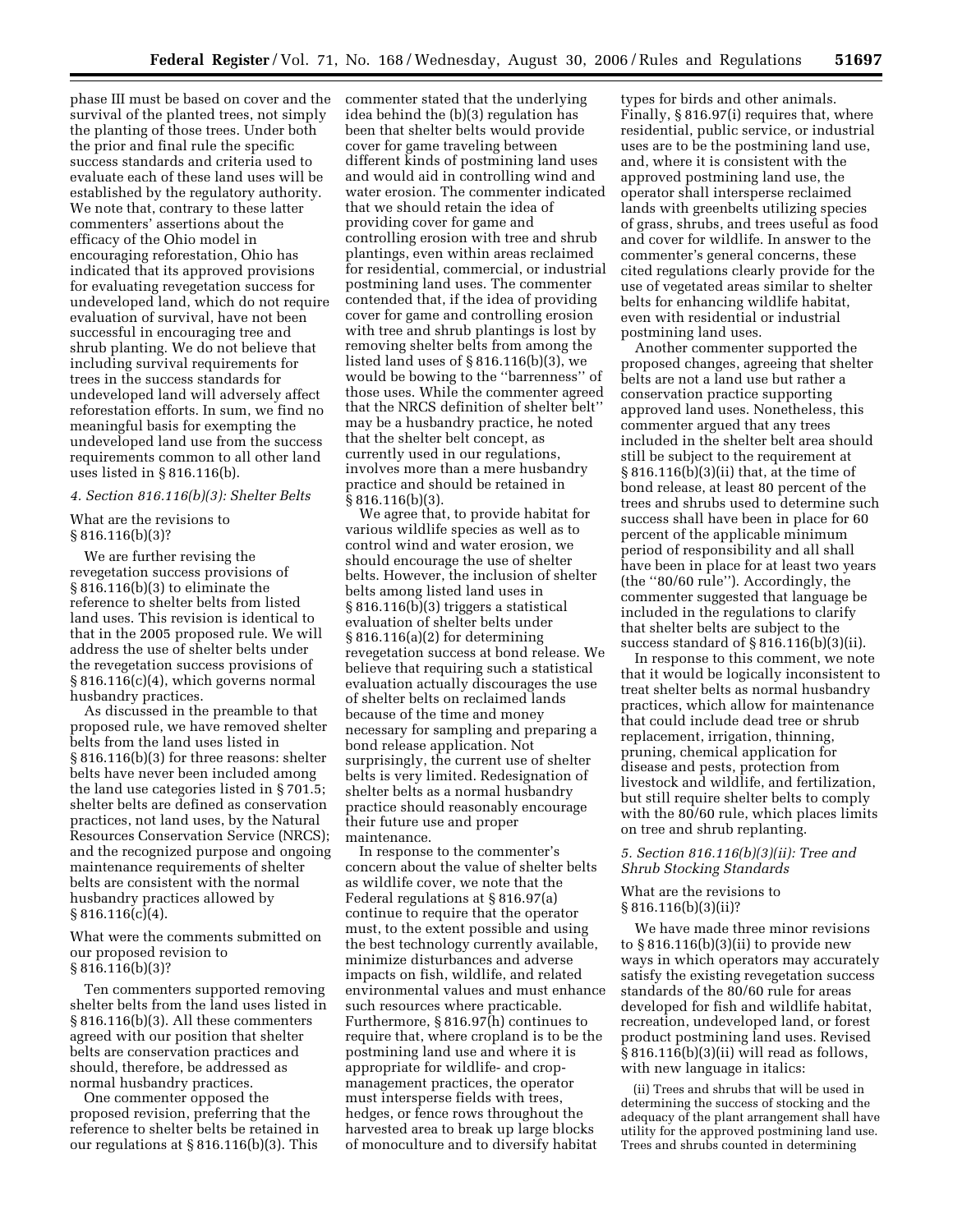such success shall be healthy and have been in place for not less than two growing seasons. At the time of bond release, at least 80 percent of the trees and shrubs used to determine such success shall have been in place for 60 percent of the applicable minimum period of responsibility. *The requirements of this section apply to trees and shrubs that have been seeded or transplanted and can be met when records of woody vegetation planted show that no woody plants were planted during the last two growing seasons of the responsibility period and, if any replanting of woody plants took place during the responsibility period, the total number planted during the last 60 percent of that period is less than 20 percent of the total number of woody plants required. Any replanting must be by means of transplants to allow for adequate accounting of plant stocking. This final accounting may include volunteer trees and shrubs of approved species. Volunteer trees and shrubs of approved species shall be deemed equivalent to planted specimens two years of age or older and can be counted towards success. Suckers on shrubby vegetation can be counted as volunteer plants when it is evident the shrub community is vigorous and expanding.* 

The revised language is identical to that included in our 2005 proposed rule. As discussed in the preamble to that rule, many mine operators over the years have perceived the 80/60 rule as not only being complex and confusing but also subject to uncertain implementation by State regulatory authorities. Furthermore, operators often perceived as unnecessarily difficult, costly, and time-consuming the need under the 80/60 rule for determining the length of time that individual trees and shrubs have been in place. In response to these concerns, we have added five sentences to the end of the existing language of § 816.116(b)(3)(ii) to implement three minor revisions in the way operators may satisfy the 80/60 success standards.

The first revision to § 816.116(b)(3)(ii), represented by the first two new sentences added to the end of existing rule language, effectively eliminates the current potential need under the 80/60 rule for field verification of the time in place of individual plants. Under the prior rule, especially in areas of greater than 26 inches of average annual precipitation (''humid areas'') where mined land could reasonably be reforested, the need for determining the time in place of trees has proven to be a significant disincentive to reforestation. Instead, operators have tended to choose grazing land or pastureland, not forestry, in order to avoid application of the treecounting requirements of the 80/60 rule. With our first revision to § 816.116(b)(3)(ii), operators can now

document compliance with the 80/60 rule time-in-place requirements for individual plants by comparing records of initial planting (or ''stocking'') and replanting of transplants to the final field count of plants at bond release. The second sentence specifically requires the use of transplants rather than seeding for any replanting. We have added this requirement because the use of transplants or plant seedlings allows us to quantify easily the amount of replanting that has occurred and thereby ensure compliance with the 80/ 60 rule time-in-place requirements. By contrast, if an operator used seeding for replanting, because of the variability in seed germination it would be extremely difficult to quantify the number of trees and shrubs that would result from the supplemental seeding. This would make verification of compliance with the 80/ 60 rule time-in-place requirements extremely difficult, if not impossible.

The 80/60 rule time-in-place requirements can be met when the following easily documented facts are established: (1) The final field count of plants of approved species at bond release shows that the requisite number of plants are in place; (2) records show that no woody species have been planted in the last three years of a fiveyear responsibility period or six years of a ten-year responsibility period; (3) if replanting has occurred in the last 60 percent of the responsibility period, planting records show that the number of plants replanted is below 20 percent of the final plant count; and (4) no woody species have been planted during the last two years of the responsibility period. By establishing these facts, it will now be possible for an operator to make a numerical assessment of compliance with the 80/ 60 rule that is at least as accurate as could be obtained under the current laborious practice of having to determine the length of time that individual plants have been in place.

The second revision to § 816.116(b)(3)(ii), represented by the third and fourth sentences added to the end of existing rule language, will allow volunteer plants of approved species to be included in the 80/60 revegetation success count even when it cannot be verified that the volunteers are more than two years old. Operators and regulatory officials from both the humid and semi-arid precipitation areas have often questioned the wisdom of not being able to include volunteer plants of approved species in the 80/60 revegetation success count when it cannot be verified that the volunteer plants have been in place for not less than two growing seasons. We believe

the new provision permitting operators to count volunteer plants is consistent with section 515(b)(19) of the Act, which requires the operator to establish vegetation that is ''capable of selfregeneration and plant succession at least equal in extent of cover to the natural vegetation of the area.'' The volunteer plants allowed under this revision represent either regeneration of species already present on the reclaimed area or invasion of native species from adjacent undisturbed areas, which is itself a strong indication of plant succession. Live volunteer plants are as likely to continue to grow and mature as transplants of the same species that may be little more than two years old. Therefore, counting the first products of plant regeneration or invasion is a clear and reasonable indicator of successful reclamation and an appropriate revision to the 80/60 rule.

The third revision to § 816.116(b)(3)(ii), represented by the fifth sentence added at the end of existing rule language, will allow individual suckers from shrubs to be counted as volunteer plants under the 80/60 rule when it is evident that the shrub community is vigorous and expanding. As discussed in our proposed rule, many of the planted or seeded shrub species in semi-arid areas undergo a continual process called ''suckering'' by which multiple new aboveground stems are generated from the initial plant. It is not possible, however, to document the time in place of these new suckers. Therefore, even though the sucker plant community may be vigorous and expanding, the individual suckers could not be counted under the prior rule for purposes of meeting the 80/60 revegetation success count. As is the case with other volunteer plants, we believe that allowing for the counting of individual suckers within a vigorous and expanding shrub community is also a reasonable indicator of successful reclamation and an appropriate revision to the 80/60 rule.

What were the comments submitted on proposed revisions to § 816.116(b)(3)(ii)?

Fourteen commenters supported the proposed revisions to § 816.116(b)(3)(ii) and the new ways operators may accurately establish compliance with the 80/60 revegetation requirements of that rule. These commenters echoed many of the same themes that we had set forth in our preamble to the proposed rule. The commenters affirmed that the new language added to § 816.116(b)(3)(ii) would reduce some of the sampling problems and unnecessary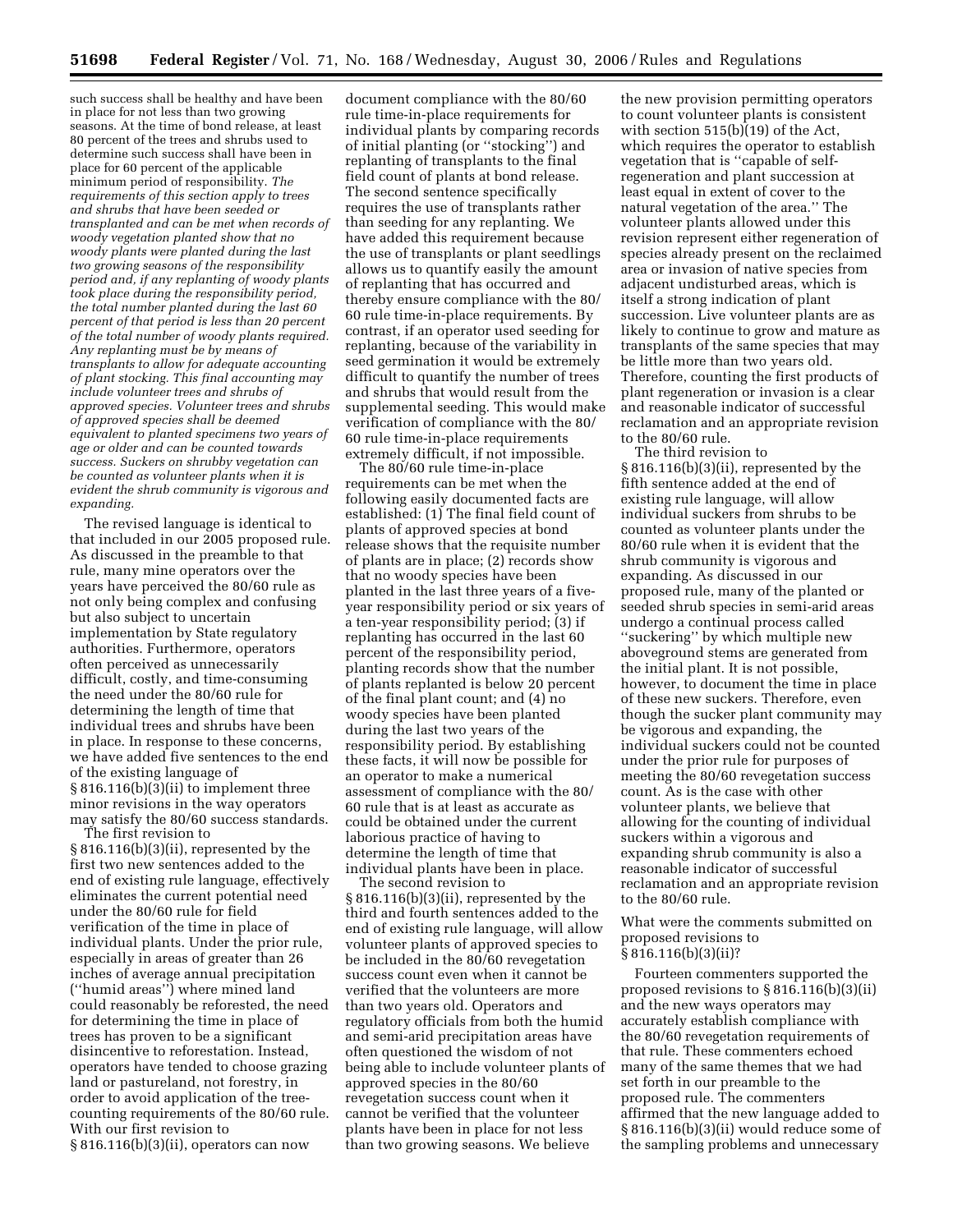burdens associated with proving reclamation success on woodland land uses. They viewed the new ability to include volunteer trees and shrubs, including suckers, in success determinations as encouraging greater use of woody species and the reforestation of mined lands. Finally, because the regenerative capabilities of a planting can greatly increase its prospects for long term success, they confirmed that volunteer plants would be no less valuable for determining revegetation success than original plantings.

One of the commenters supporting the proposed revisions provided much useful information for evaluating shrubs from different shrub populations and developing species-specific sampling techniques. We particularly appreciate this commenter's insight into evaluating shrubs. The provided information may well prove useful in the future for developing sampling techniques based on the particular species of shrubs to be sampled.

One commenter, however, objected to the revision of  $\S 816.116(b)(3)(ii)$  on the grounds that it eliminated the continuing need under the 80/60 rule to make a plant count of trees and shrubs for establishing revegetation success. This commenter also expressed concern that one-year-old suckers in the West might be included in the final field count, even though such suckers are not viable. The commenter did not object to counting suckers if they are vigorous and expanding but observed that a competent horticulturist or agronomist familiar with an area should be able to determine if a sucker ''is going into its second growing season.''

We note that our revision of the methods by which trees and shrubs can be counted under the 80/60 rule does not change the requirement that, during the final year of the responsibility period, the operator must still demonstrate that the revegetation success standard has been achieved. This demonstration will require sampling, i.e., field counting, the individual trees and/or shrubs on the reclaimed area. The counting of oneyear-old suckers should not be a concern because, since they receive nourishment from both the parent plant and their own root system, their continued survival and expansion beyond year one should be reasonably ensured. Evaluation of tree and shrub density in the last year of the responsibility period should also ensure that the stands are well established. Accordingly no changes are necessary to address this commenter's concern.

Still another commenter opposed the proposed revisions to the 80/60 rule because it feared these revisions would weaken the regulatory authority's ability to require success standards and sampling techniques that would ensure good and lasting reclamation. This commenter stated that under the proposed rule operators could essentially choose whatever sampling technique is least costly—whether the technique is valid or not—and apply reclamation performance standards as they see fit. The commenter further questioned how regulators and the public would be able to hold operators to a high and successful reclamation standard. The commenter suggested that, under the proposed rule, lands might be released from reclamation bonds even though they did not, in fact, ''meet long lasting reclamation requirements or the intent of the SMCRA.''

Contrary to this commenter's contention, our revisions to § 816.116(b)(3)(ii) will not weaken or otherwise adversely affect the regulatory authority's ability to require that, during the final year of the responsibility period, the operator must still demonstrate that the revegetation success standard has been achieved. As always, this demonstration under § 816.116(b)(3) will require sampling, i.e., field counting, the tree and/or shrub density on the reclaimed area and comparing those counts to records of original planting and replanting to determine if revegetation is successful. Under § 816.116(a)(1), the regulatory authority will continue to select the success standards and statistically valid sampling techniques that operators must use to demonstrate revegetation success. Accordingly, the new methodologies allowed under revised § 816.116(b)(3)(ii) for establishing compliance with the revegetation requirements of the 80/60 rule will not affect the quality of the reclamation required under the Act. These new methodologies will merely allow the operator to demonstrate achievement of the revegetation success standard without having to track the time in place of individual plants through the revegetation responsibility period.

*6. Section 816.116(c)(3)(i) and (ii): Sampling Timeframes for Areas With Less Than 26 Inches of Precipitation* 

## What are the revisions to § 816.116(c)(3)(i) and (ii)?

We have revised  $§ 816.116(c)(3)$  to change the timeframes for sampling revegetated lands in areas receiving less than 26 inches of precipitation to

determine if they meet the appropriate success standards. Revised § 816.116(c)(3)(i) and (ii) will read as follows, with new language in italics:

(i) Ten full years, except as provided in paragraph (c)(3)(ii) below. The vegetation parameters identified in paragraph (b) of this section *for grazing land, pasture land, or cropland* shall equal or exceed the approved success standard *during the growing season of any two years after year six of the responsibility period. Areas approved for the other uses identified in paragraph (b) of this section shall equal or exceed the applicable success standard during the growing season of the last year of the responsibility period.*  (ii) Five full years for lands eligible for remining included in permits issued before September 30, 2004, or any renewals thereof. To the extent that the success standards are established by paragraph (b)(5) of this section, the lands shall equal or exceed the standards during the *growing season of the last year of the responsibility period.* 

This revised language is identical to that included in the 2005 proposed rule.

We are changing our revegetation regulations at  $\S 816.116(c)(3)$  to bring the timing of revegetation success measurements for areas of 26 inches or less of average annual precipitation (''semi-arid areas'') into line with those for areas of greater than 26 inches of average annual precipitation (''humid areas'') at § 816.116(c)(2). As discussed more fully in our 2005 proposed rule, our 1979 regulations provided for the timing of revegetation success measurements for semi-arid areas to be identical to that for humid areas. These regulations required that the revegetation success standards be equaled or exceeded for the last two consecutive years of the respective fiveand ten-year responsibility periods. In 1983, we revised our humid area regulations, redesignated as  $§ 816.116(c)(2)(i)$ , to require that revegetation success standards be equaled or exceeded during the growing season of the last year of the five-year responsibility period, or, if required by the regulatory authority, during the growing season of the last two consecutive years of responsibility period. We did not, however, change the semi-arid area regulation at § 816.116(c)(3)(i), which continued to require that the revegetation success standard be equaled or exceeded for the last two consecutive years of the tenyear responsibility period. In 1985, the court remanded the 1983 revision to us because of the lack of supporting evidence.

On September 7, 1988, we promulgated the current rules at § 816.116(c)(2)(i) setting forth the periods for measuring revegetation success for humid areas with a five-year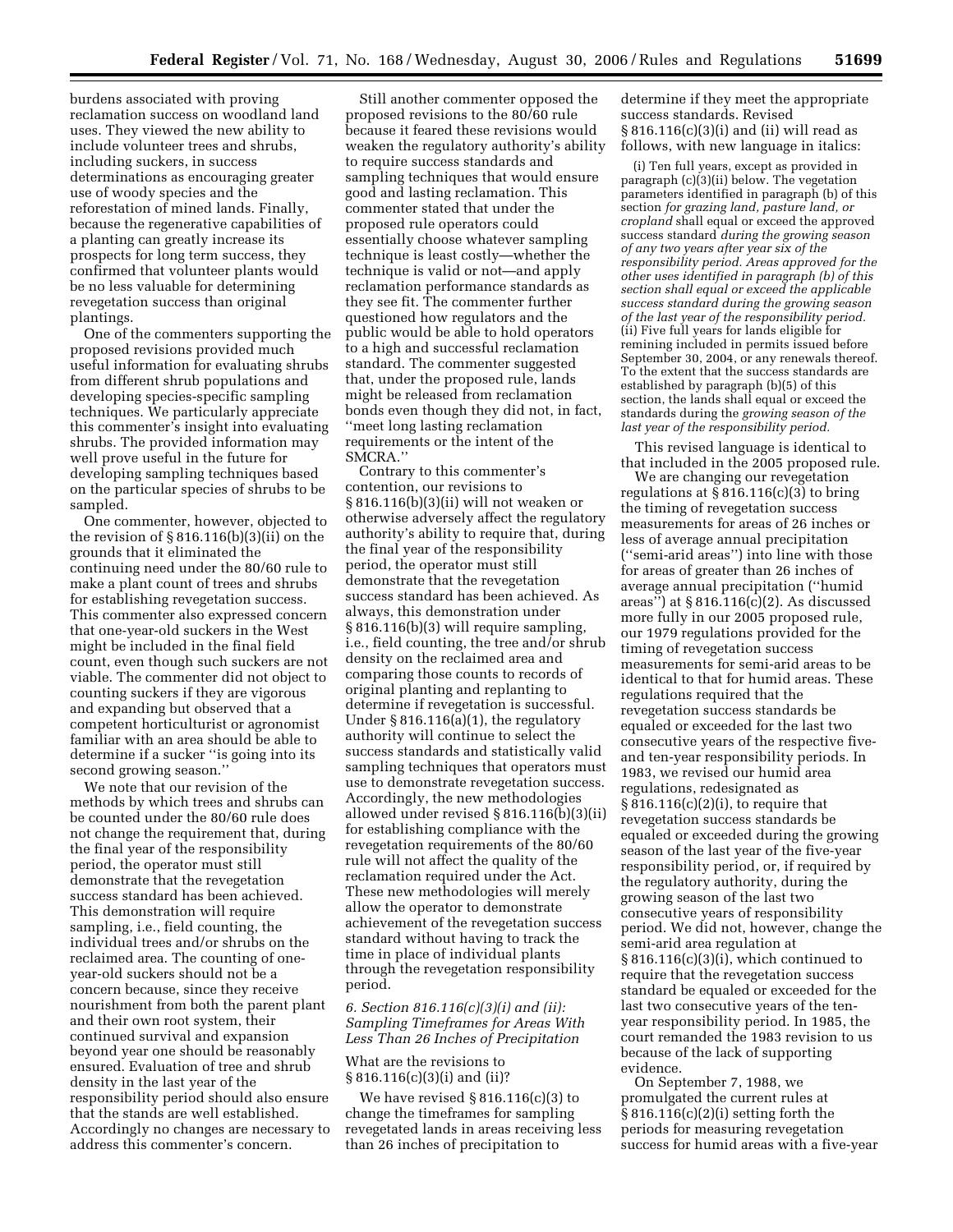responsibility period. 53 FR 34643. The new regulations required that revegetation success standards for grazing land, pasture land, or cropland postmining land uses be equaled or exceeded during any two years of the responsibility period, except the first. Prior to the 1988 revision to § 816.116(c)(2)(i), evaluation of revegetation success was required in the last two years of the responsibility period for these land uses, regardless of the precipitation regime. In support of this relaxation from the 1979 ''last-twoconsecutive-years-of-the-responsibilityperiod'' standard, the 1988 preamble noted that the earlier 1983 preamble had cited the effect of year-to-year [climatic] variability on crop yields or other parameters that are highly sensitive to such conditions as justifying the requirement of two consecutive years of revegetation success. 48 FR 40156, September 2. Notwithstanding, we reasoned that, relative to grazing land, pasture land, and cropland postmining land uses in humid areas,

''[m]easurement in nonconsecutive years avoids unduly penalizing the operator for the negative effects of climatic variability.'' The 1988 preamble continued, " $OSM^*$  \* \* believe[s] that measurement over two years is important to attenuate the influences of climatic variability, but now realizes that consecutiveness imposes an unnecessary degree of regulatory rigidity.'' Furthermore, we argued that to require measurement of crop or pasture yields in the last year of the responsibility period would be an unnecessarily rigid standard given the variability of weather conditions. 53 FR 34640.

The 1988 revision also provided that, for humid areas, the revegetation success standards for postmining land uses other than grazing land, pasture land, and cropland, e.g., forest products, fish and wildlife habitat, etc., must be equaled or exceeded during the growing season of the last year of the responsibility period. Supporting this relaxation of the 1979 ''last-twoconsecutive-years-of-the-responsibilitystandard,'' we reasoned that within a forest ecosystem there exists a positive relationship between time and vegetative cover. Therefore, we concluded that, for forest-type ecosystems, the last year of the responsibility period would provide an accurate measurement of revegetation success. 53 FR 34641.

After reviewing the 1988 preamble rationale that supported relaxation of the last-two-consecutive-years requirement for humid areas with a fiveyear responsibility period, we have not

found any persuasive reason why the same rationale would not equally apply to semi-arid areas with a ten-year responsibility period. For example, for areas with postmining land uses other than grazing land, pasture land, or cropland, determining vegetation success requires measurement of vegetative parameters that are not sensitive to short-term weather variations. With each of these other postmining land uses, the vegetative measurements done for the last year of the responsibility period can be reasonably expected to represent the baseline for vegetative success in future years. Trees counted in the last year of the responsibility period for a forestry postmining land use should reasonably be expected to survive as a permanent vegetative cover. This holds true whether the other postmining land uses are located in humid or semi-arid areas. For all postmining land uses, we believe that it is the nature of the individual postmining land use and not the relative moisture of the area in which the land use is located that appropriately determines the number and spacing of the years for which vegetation success must be measured.

Accordingly, we have revised our regulations for semi-arid areas at § 816.116(c)(3)(i) to comport with our regulations for humid areas at § 816.116(c)(2)(i). The revised rules for semi-arid areas provide that the vegetation parameters identified in § 816.116(b) for grazing land, pasture land, or cropland must equal or exceed the approved success standard during the growing season of any two years after year six of the responsibility period. For semi-arid areas approved for the other land uses identified in paragraph (b) of that section, vegetation must equal or exceed the applicable success standard during the growing season of the last year of the responsibility period.

Revising the revegetation rules in this manner makes the requirements of § 816.116(c)(3)(i) for areas receiving 26 inches or less of annual precipitation similar to those of  $\S 816.116(c)(2)(i)$  for areas receiving more than 26 inches of annual precipitation. For the sake of further consistency, we are similarly revising the rules for lands in semi-arid areas at § 816.116(c)(3)(ii), which govern the timing of revegetation success measurement for lands eligible for remining, to comport with the rules for similar lands in humid areas at § 816.116(c)(2)(ii). Both rules will then require that revegetation standards be met or exceeded during the growing season of the last year of responsibility period.

What were the comments submitted on proposed revision to § 816.116(c)(3)?

Nine commenters supported the proposed revision that would require revegetation success measurements for grazing land, pasture land, and cropland in semi-arid areas to equal or exceed the approved success standard during the growing season for any two years after year six of the ten-year responsibility period. Noting that our 1988 rulemaking had cited the climatic variability of humid areas as supporting the new anytwo-year measurement schedule for grazing lands, pasture lands, and croplands, commenters added that the climatic variability in the semi-arid areas of the West can also be very extreme, particularly with regard to periods of drought. Because vegetation parameters may equal or exceed success standards in the years both before and following a drought, commenters concluded that flexibility was needed to allow the second year of sampling to be collected in a non-consecutive year. Accordingly, with regard to grazing lands, pasture lands, and croplands in semi-arid areas, commenters supported the proposed rule as allowing needed flexibility in the timing of revegetation success measurements without compromising the standard for that success.

We agree with this analysis. By allowing measurements for revegetation success in any two years after year six of the responsibility period, the new rule will provide semi-arid areas with the same flexibility for dealing with climatic variability presently afforded only in humid areas. At the same time both rules will ensure not only successful revegetation, but also timely bond release.

One commenter noted that if an operator is using a reference area as the success standard against which revegetated areas will be compared, the climatic variability discussed in the preamble would not pose substantial problems during bond release demonstrations because the reference area would be subject to the same climatic variability as the revegetated area.

We generally agree with this comment, noting that if reference areas are located in close proximity to revegetated areas, the amount of climatic variability between any two areas may not be substantial. However, as mines expand, the distances between long-established reference areas and newly reclaimed areas often increase. Given the localized nature of storms in the West, these increased distances can result in increased climatic variability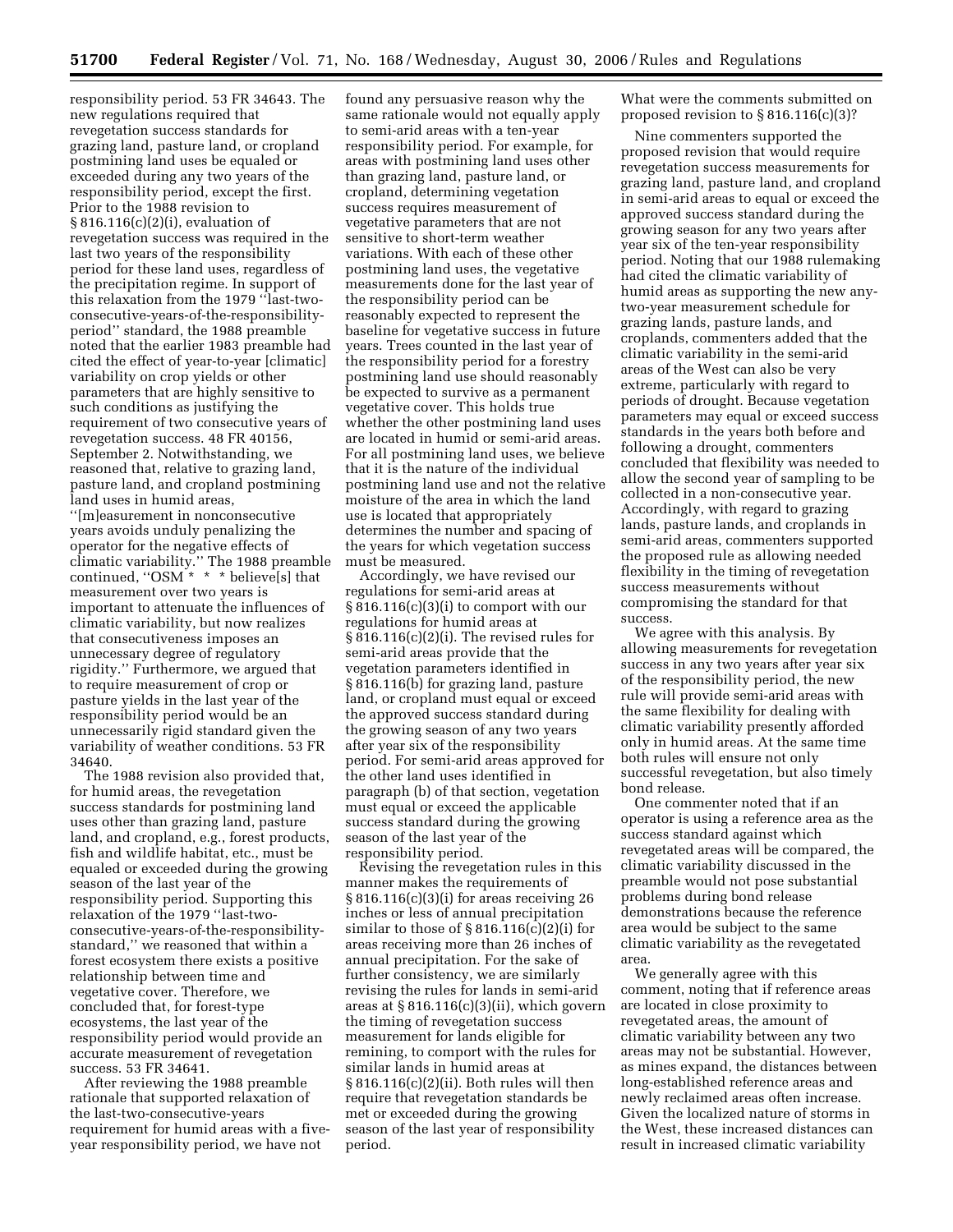between the reference and revegetated areas. Therefore, we believe that it is particularly important to take into account the potential for climatic variability between reference and revegetated areas when the two are not in close proximity.

Another commenter opposed revising the measurement time frames for grazing land, pasture land, and cropland in semi-arid areas to comport with those in humid areas. Because the climate of the area determines the specific plants used to achieve approved postmining land uses, this commenter declared that it is entirely possible to plant for a specified land use and then, due to changed climatic conditions, fail to meet the revegetation standards in any year of the ten-year responsibility period. For example the commenter indicated that in May 1996, she had planted a dry land hay field of grass and legume mix on undisturbed soils. In the nine subsequent years, she harvested only one crop and that crop was only half a crop. Because climate determined the production on that hay field, not her intention to use the land as a hay field, she did not think that picking any two years out of the last four years of the ten-year responsibility period is either a conservative or safe way to determine the ultimate survivability of semi-arid western vegetation. She reasoned that, if the vegetation meets the standards for the last two years, then there would be a better probability that the reclaimed area would be able to meet the intended postmining land use. In this context, the commenter also stated that drought and wet cycles in the West alternate on much longer time frames than those in the East. The commenter further suggested that OSM could extrapolate the duration of the past drought cycles from available information, noting that some of these drought cycles were reputed to have lasted for extended periods. On this basis, the commenter concluded that OSM should err on the side of caution and retain the current rule.

We do not agree with many of the conclusions expressed by this commenter. Meeting the success standards for pasture land, grazing land or cropland in the last two years of the ten-year responsibility period is not necessarily a better indicator of revegetation success than meeting the same success standards in any two years after year six. For example, suppose an operator in a semi-arid area were to meet grassland production and cover success standards in year seven, but, because of drought, did not meet those same success standards in years eight and nine. Then, because precipitation

returned to normal in year ten, the operator met the grassland production and cover success standards in that year, thus satisfying the new standard of any two years of the responsibility period after year six. We believe that this any-two-year approach clearly demonstrates the permanence, resilience and effectiveness of the reclaimed plant community following a period of drought. Such a clear demonstration of the resilience of the reclaimed plant community would not, however, satisfy the evaluation time frames of the prior rule when the data could only be collected in the last two consecutive years of the responsibility period. In the commenter's personal example of the dry land hay field, the hay field would not have met either the prior standard supported by the commenter or the new standard finalized in this rulemaking. We note that, if there are concerns as to the adequacy of revegetation at the time of the bond release inspection, the regulatory authority should conduct additional vegetation investigations.

Another commenter had two other concerns with our proposed revisions to the time frames for measuring revegetation success in semi-arid areas with grazing land, pasture land, or cropland postmining land uses. First, he asserted that the proposed language would allow the first year of measurement for grazing land, pasture land, and cropland to be conducted in the seventh year after the last augmented seeding. The commenter found this fact particularly troubling as, in the semi-arid areas of the West, the reclaimed vegetation community in year seven is still undergoing significant changes in composition, cover, and production. The commenter's second concern was that the proposed rules would sometimes allow a demonstration of revegetation success many years before an operator requests formal bond release. More specifically, an operator could conceivably demonstrate that he had met revegetation success in years seven and eight but not apply for formal bond release until year twenty. Accordingly, the commenter suggested that we change the rules to require measurement of revegetation success in two out of the last three years of the responsibility period. The commenter viewed this suggested change as tying the demonstration of revegetation success to the formal bond release request while still allowing flexibility in addressing negative impacts to the reclamation caused by climatic variability.

We agree that reclaimed plant communities are dynamic and change

over time as the plants mature and composition responds to climatic variability and soil conditions. However, this change within plant communities will also continue long after the responsibility period is over. Therefore, OSM does not believe that the fact of continuing change within plant communities is sufficient reason to delay measurement of revegetation success on grazing land, until either the last two years of the responsibility period, as the rule formerly provided, or two out of the last three years of the responsibility period as this commenter suggested. Pasture land and cropland are not subject to significant change in composition, cover and/or production over time because of the nature of the plant species planted. Once established, cover and/or production on these land uses generally fluctuates only in response to climatic variability. For these reasons we revised the rule to allow measuring for revegetation success on grazing land, pasture land, and cropland in any two years after year six. We find it unlikely that an operator might measure revegetation success in years seven and eight but wait until year twenty to request bond release. Even so, § 800.40(c)(3) clearly requires that the operator must fully meet the requirements of the Act and the permit (including revegetation success standards) for a phase III bond release. Therefore, if, the regulatory authority is concerned that vegetation does not meet the revegetation success standards during the final bond release inspection, the regulatory authority can and should require additional investigation to determine whether those standards have been met. The regulatory authority may also set limitations on acceptable timeframes for sampling vegetation prior to submission of a bond release application. Accordingly, no change in the regulation is necessary to address the commenter's concern.

While five commenters agreed with the proposed revision to § 816.116(3)(c)(i) as it applied to pasture land, grazing land, and cropland in semi-arid areas, they did not agree with the revision as it applied to the semiarid areas approved for the ''other uses'' identified in § 816.116(b)(3), (4) and (5). Under the proposed revision, identified vegetative parameters in semi-arid areas would have to meet or exceed the applicable success standard during the growing season of the last year of the responsibility period. These commenters asserted that this particular revision would be overly burdensome to operators who, in some situations, would have to conduct a total of three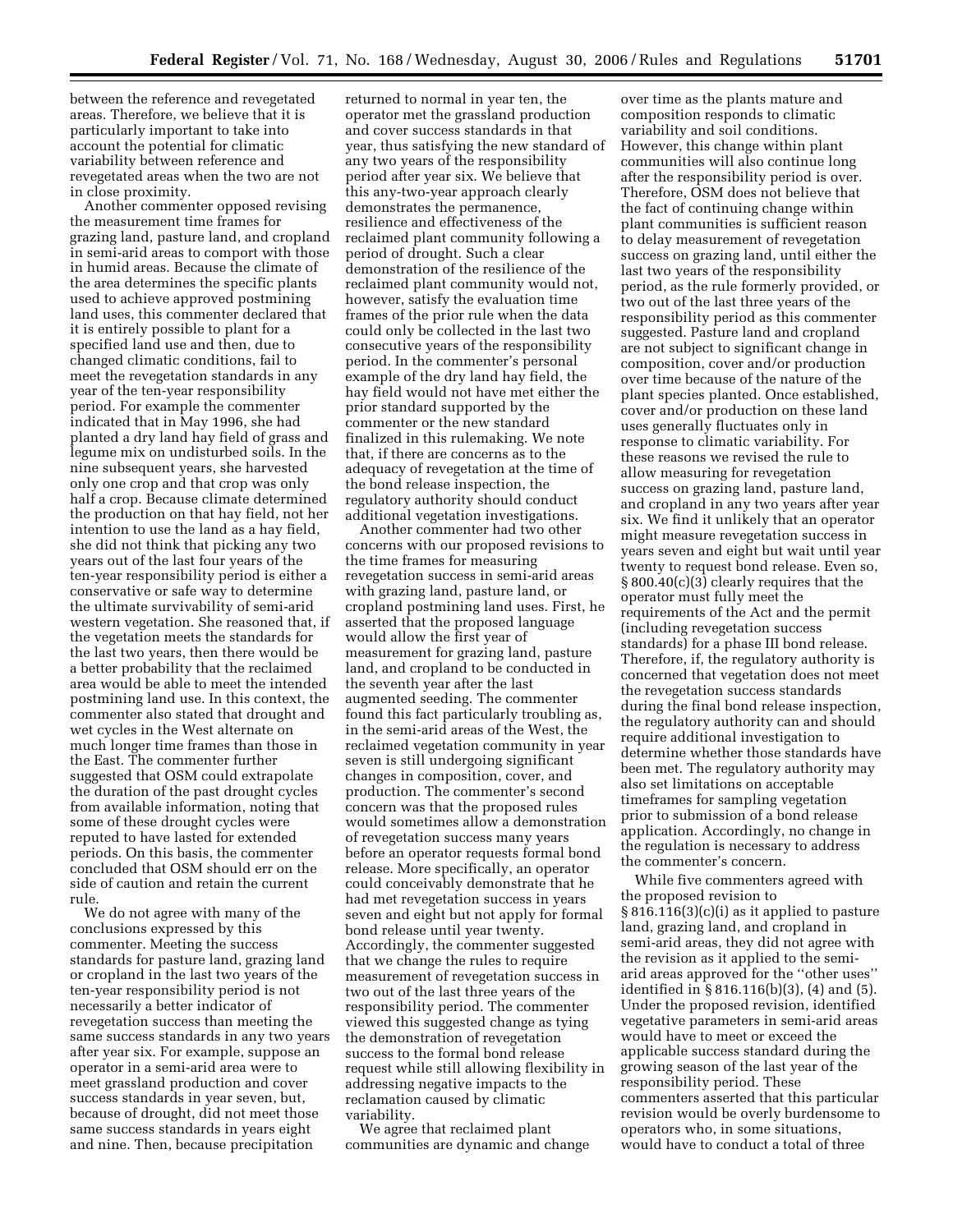separate samplings of the vegetation in a large tract with mixed land uses to qualify for bond release. In contrast, commenters asserted that the prior rule would only require two samplings of vegetation in same large tract to qualify for bond release. The commenters characterized the additional sampling required under the proposed rule as an unnecessary expenditure of time and money. To alleviate this problem the commenters proposed to allow revegetation sampling for the other land uses of § 816.116(b) in any one year after year six of the responsibility period. This proposed change would, for large tracts with mixed land uses, allow operators to reduce their sampling efforts to two years by sampling for the other uses in the same year as they sample for grazing land, pasture land, or cropland.

As a supporting example of the asserted sampling burden of our proposed rule, the commenters noted that many western surface coal mines reclaim mined lands to multiple land uses. Operators may reclaim large portions of a reclaimed area to a grazing land postmining land use dominated by forage plants, while other smaller portions of the same area may be reclaimed to a different postmining land use, such as fish and wildlife habitat dominated by woody plants. The resultant landscape would be a mosaic of grass-dominated plant communities, subject to the frequency of success determinations for grazing land, intermixed with shrub-dominated communities, and subject to the frequency of success determinations for fish and wildlife habitat. Commenters accurately noted that, to demonstrate revegetation success under the proposed rule, operators could choose to sample the grazing lands to demonstrate revegetation success in any two years of years seven, eight, nine, or ten of the responsibility period. However, operators would have to sample fish and wildlife habitat in year ten, the last year of the responsibility period. Thus, they concluded, sampling within the mosaic of a large reclaimed area would have to occur on three different occasions.

In further support of their proposal to allow revegetation sampling in any year after year six of the responsibility period, these commenters also indicated that operators must sample woody plant density on an interim, ongoing basis to assure that augmented plantings are made in a timely fashion. Otherwise operators would risk the restarting of their liability period because they might have waited too long before determining that a stand of woody plants would not meet the density standard applicable to

woody plants. While the commenters acknowledged that interim vegetation sampling could properly be used under their proposal to demonstrate achievement of the success standard without the need for augmented planting, the commenters stressed that operators would still have to resample the same stand in the last year of the responsibility period to demonstrate revegetation success under revised § 816.116(c)(3). Commenters stated that, in their experience, if interim vegetation monitoring confirms the operator has established appropriate woody plant density and has met the revegetation success standard prior to year ten, the woody plant density will be the same or better in year ten. The regulatory authority could also confirm the required woody plant density at the mandatory qualitative final field inspection for bond release. Accordingly, the commenters proposed revising the language of § 816.116(c)(3)(i) to allow operators to sample revegetation for areas approved for other uses identified in § 816.116(b)(3), (4), and (5) in any one year after year six of the responsibility period. These commenters maintained that this suggested change would also encourage diversity of both species and land uses on reclaimed lands.

Still another commenter concluded that there was no benefit to delaying measurement of revegetation success for the other land uses identified in § 816.116(b)(3), (4) and (5) until the last year of the responsibility period. This commenter indicated that its conclusion was supported by the same rationale that OSM had used in its 2005 preamble to justify proposing reduction of the evaluation period for these other land uses from the last two years to the final year of the responsibility period. For example, the commenter reasoned that once woody plants are established, their density and cover is not highly variable from year to year as they are not sensitive to short-term weather variations. Forest-related ecosystems may therefore be expected to improve as they mature since a positive relationship exists between time and vegetative cover. Furthermore, whatever the year during which a land use involving woody plants meets its required success standards, the regulatory authority will have to inspect that land again at bond release to ensure that the land use is still functioning as intended. In addition to there being no perceived benefit to delaying the measurement of revegetation success required by  $\S 816.116(c)(3)$  until the last year of the responsibility period, the

commenter stated that the inconsistent timing requirements for measuring the revegetation success of both grazing land, pasture land, cropland and other land uses may further cause an added and unnecessary burden for measuring vegetation in large areas. The other land uses identified in § 816.116(b)(3), (4), and (5) often constitute only a small proportion of larger surrounding tracts devoted to grazing, pasture or cropland. For example, grazing tracts often include interior wetlands and woodlands. While these grazing tracts could have been measured in any two years after year six of the responsibility period under OSM's proposed rule, wetlands and woodlands, as other land uses, could only be measured in the final year of the responsibility period. Therefore, to make the timing of success measurements consistent for all land uses, to reduce the burden of measuring in different years for several uses in the same inclusive bond release tract, and because of the lack of annual variability in woody plant cover, the commenter recommended that ''the-growing-seasonof-the-last-year'' provision be struck from the proposed regulation. By this proposal, we understand the commenter to be also proposing that OSM amend § 816.116(c)(3)(i) to allow sampling of revegetation success on semi-arid areas with the other uses identified in § 816.116(b)(3), (4), and (5) in any year after year six of the responsibility period.

We do not accept these commenters' proposal. As discussed in our 2005 **Federal Register** notice, we proposed to amend  $\S 816.116(c)(3)(i)$  to make the sampling timeframes for measurement of revegetation success in semi-arid areas consistent with the requirements of § 816.116(c)(2). Section 816.116(c)(2), governing humid areas, continues to require evaluation of revegetation success for land uses other than pasture land, grazing land or cropland in the last year of the responsibility period. The 1988 revision of § 816.116(c)(2) provided that, for humid areas, the revegetation success standards for postmining land uses other than grazing land, pasture land, and cropland be equaled or exceeded during the growing season of the last year of the responsibility period. Supporting this revision, which was a relaxation of the prior standard adopted in 1979 (''last two consecutive years of the responsibility period''), we reasoned that, in a forest ecosystem, a positive relationship exists between time and vegetative cover. Therefore, we concluded that, for forest ecosystems, the last year of the responsibility period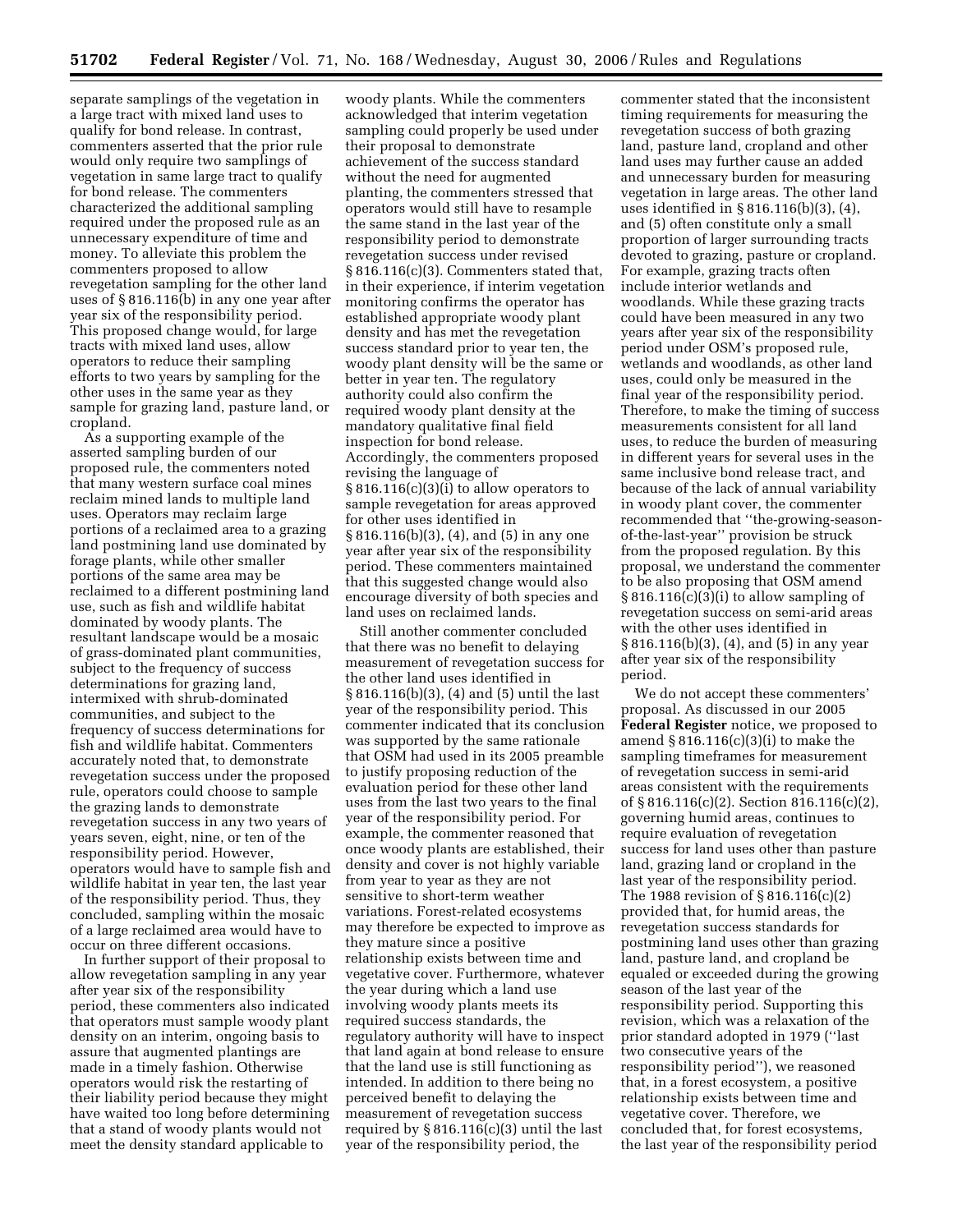would provide an accurate measurement of revegetation success. 53 FR 34641. While forest ecosystems may develop at slower rates in semi-arid areas, in both humid and semi-arid areas a positive relationship exists between time and vegetative cover. And while we did not specifically discuss the matter in the 1988 preamble, the same positive relationship between time and vegetative cover exists for shrub land ecosystems in both humid and semi-arid areas. Consequently, for both areas, the last year of the responsibility period would be the best time to accurately measure revegetation success. For the reasons discussed above, we believe that the most appropriate time to evaluate revegetation success for forest and shrub lands in semi-arid areas is during the last year of the responsibility period. We are retaining the proposed changes to § 816.116(c)(3) in our final rule.

We further believe that the commenters who gave the example involving the measurement of revegetation success for a large tract with mixed land uses miscalculated the number of sampling events required of each land use for bond release under our prior rule. While that rule would have required the sampling of vegetation in the same two years for a large tract with mixed land uses, the total number of required sampling events for those two years would be a minimum of four—two sampling events for grazing land, etc., and two for any of the other land uses of § 816.116(b). Commenters were correct that our proposed revision to § 816.116(c)(3)(i) might require a total of three years of sampling for a large tract with mixed land uses. The proposed revision would, however, for these other land uses reduce the number of years that operators must measure revegetation success from two to one years. This constitutes a 50 percent reduction in the operators' sampling burden. This burden is not significant as is suggested by one comment stating that some operators voluntarily monitor woody plant stocking on an ongoing basis and do not consider the monitoring to be burdensome. And the commenters are incorrect in their suggestion that the only way they could limit their sampling effort to two years would be to sample in years nine and ten. Under the revised rule, an operator conducts the first sampling event in either years seven, eight, or nine for grazing land and then, in year ten, conducts the second sampling event for grazing land and the only sampling event for fish and wildlife habitat. Finally, commenters

provided no information supporting their assertion that allowing measurement of revegetation success during any year after year six would encourage both land use and species diversity on reclaimed lands. Nor do we have any reason to believe that our revision to § 816.116(c)(3) will adversely affect land use or species diversity, as our prior regulation at § 816.116(c)(3) also required sampling during the last year of the responsibility period.

In sum, we believe that the new requirement that operators must conduct evaluation of revegetation success for the other land uses identified in § 816.116(b) during the last year is not overly burdensome and will ensure national consistency in evaluating revegetation success for these other uses both in humid and semi-arid areas.

### Other Comments

Although we did not propose any revisions to the timeframes of § 816.116(c)(2) that govern the sampling for revegetation success in humid areas, ten commenters proposed eliminating the current provision of § 816.116(c)(2)(i) that prohibits sampling in the first year of the responsibility period. These commenters based this proposal on their longstanding experience in evaluating revegetation efforts and their belief that such a change would allow operators in some States the opportunity to earlier achieve both phase II and phase III bond release. The commenters asserted that the past twenty years of SMCRA reclamation had resulted in a general consensus in the Midwest that the first year of reclamation is the most difficult in terms of successfully meeting required target yields. Citing their various discussions over the years with State and Federal regulatory personnel, academia, consultants and operators, the commenters knew no sound reason for not measuring revegetation success in the first year. These commenters did note that the preamble in the September 7, 1988, **Federal Register** suggests that a beneficial fertilization carryover effect from initial seeding may produce inaccurate results in the first year. However, the same preamble discussion also concludes that any carry-over effect from the initial fertilization would be insignificant when compared to normal annual fertilization practices. Accordingly, the commenters concluded that the first-year exception is unnecessary. They asserted that allowing the first year to be used for proof of productivity for pasture land, grazing land, and cropland would allow operators the opportunity in some States

to more quickly achieve both phase II and phase III bond release. In light of what they perceived as the current difficulty in obtaining surety bonds in the mining industry, the commenters suggested that earlier bond release would provide significant relief in obtaining surety bonds. Also, the commenters maintained that the opportunity for earlier proof of productivity and bond release would provide operators an incentive to improve their methods of handling soils.

We appreciate the interest expressed by these commenters in proposing that we revise the provision in § 816.116(c)(2)(i) that prohibits measuring vegetation in the first year of the responsibility period for humid areas. However, we did not consider this revision in our 2005 proposed rule, and it falls far beyond the scope of the current rulemaking. To include it in the current rulemaking would necessitate a reopening of the comment period on the proposed rule resulting in further delay in implementing its proposed changes. For this reason, we are not accepting the commenters' proposal at this time. We will, however, take the proposal under advisement and may include it in a future rulemaking.

Nonetheless, we would like to take this opportunity to address apparent confusion in some of the comments supporting this suggested change to § 816.116(c)(2)(i). Several of these comments suggested that revising § 816.116(c)(2)(i) to allow evaluation of revegetation success for pasture land, grazing land, and cropland in the first year would allow operators in some States to earlier achieve both phase II and Phase III bond release. In fact, allowing evaluation of revegetation success for pasture land, grazing land, and cropland in the first year would not affect when either phase II or III bond release could occur. The Federal regulations governing standards for success in § 816.116, including  $§ 816.116(c)(2)(i)$ , do not apply to phase II bond release. For the land uses covered by § 816.116(c)(2)(i), § 800.40(c)(2) allows phase II bond release to be granted when topsoil has been redistributed (if it is not included as part of a phase I bond release), and vegetation is established. There is no regulatory requirement to meet cover or production standards for a phase II bond release. Therefore, allowing measurement of cover and production in the first year has no effect on when a phase II bond release can occur. In turn, phase III bond release cannot be granted sooner than five years after the last augmented seeding or planting,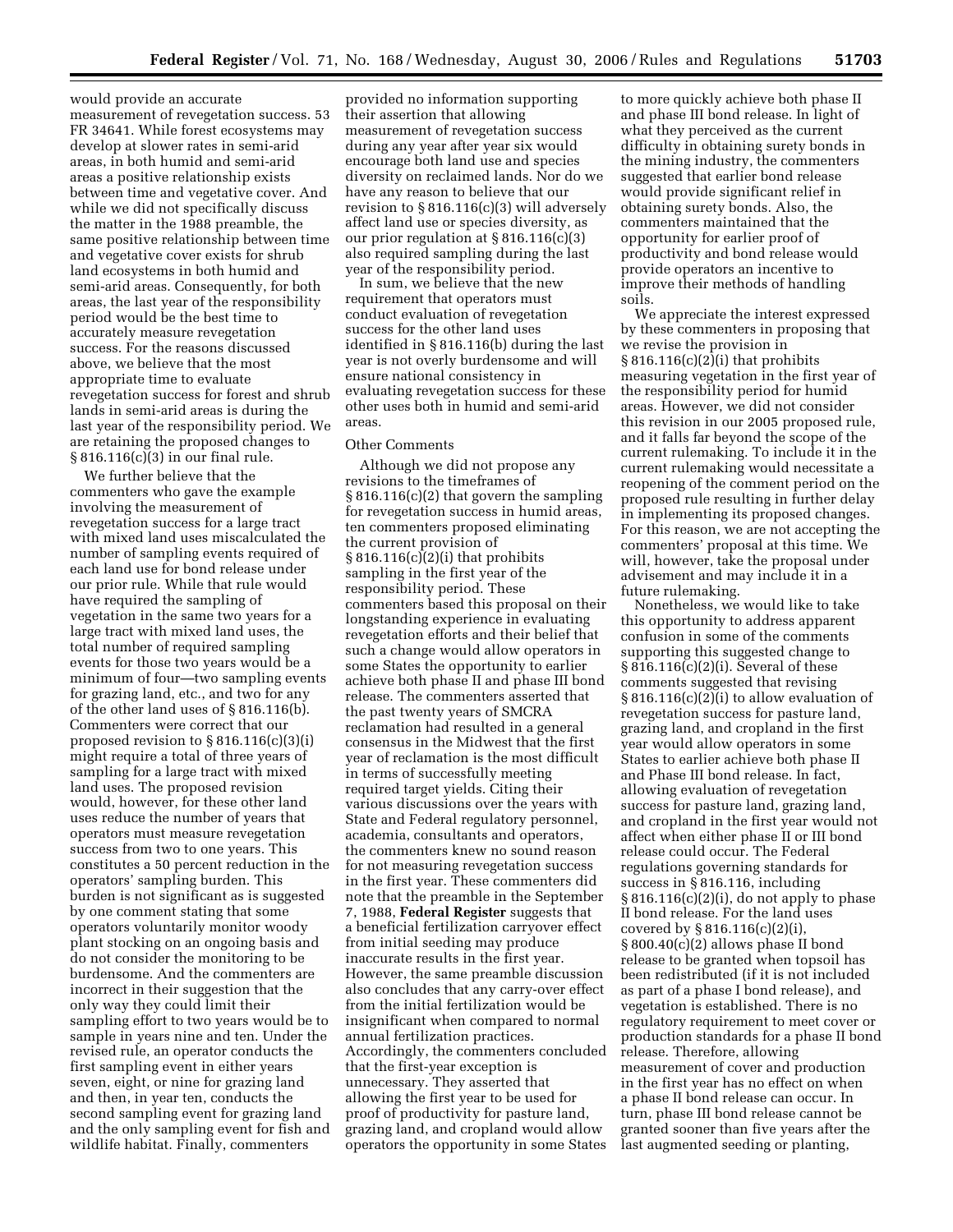regardless of when measurement occurs. Under the current Federal regulations, the operator then has four years prior to the end of the five year responsibility period to conduct revegetation sampling and demonstrate revegetation success. Therefore, even if we did allow measurement of cover and production in the first year after the last augmented seeding as the commenters proposed, the period of responsibility for phase III bond release would still last five years from the last augmented seeding.

Two commenters also suggested that we develop incentives to use the five forestry reclamation techniques recommended by the Appalachian Regional Reforestation Initiative (ARRI) in its recent reforestation brochure. These commenters warned that we need additional initiatives to encourage reforestation efforts, and indicated that there has been extensive research conducted on how to better reforest reclaimed mined land. Contrasting the leading role that ARRI has taken in promoting enhanced reforestation techniques that are based on this research, the commenters emphasized that regulatory requirements have too often acted as a disincentive for operators' selecting forestry as a postmining land use.

In response to this comment, we recognize that forest fragmentation and the reduction of biodiversity are valid concerns and have endeavored to address them in several ways. The current revisions to the regulations governing topsoil replacement and revegetation would, among other things, encourage species diversity and remove an impediment to the reforestation of reclaimed land. In addition, our agency took the lead in establishing the ARRI for the purpose of restoring forests on lands disturbed by coal mining operations in the eastern United States. ARRI is a coalition of diverse groups comprised of OSM and State government agencies that regulate coal mining in Kentucky, Maryland, Ohio, Pennsylvania, Tennessee, Virginia, and West Virginia. It advocates a specific forestry reclamation approach that, when implemented properly, can provide significant cost savings to mine operators while providing for greater survival and productivity of planted trees, enhancing natural succession, and reducing erosion, sedimentation, and downstream flooding. The industry, the environmental community, landowners, academics, and other governmental agencies have recognized these benefits. At the present time, however, it is unclear what additional incentives might be appropriate to promote the reforestation of mined lands. Interested

parties can access information about ARRI on the Internet at *http:// arri.osmre.gov/PDFs/ARRI.brochure.pdf.* 

We received one final comment that questioned the appropriateness of using ''ground cover,'' as defined in the Federal regulations at § 701.5, instead of using perennial vegetative cover for evaluating revegetation success under § 816.116(a)(2). The commenter further opposed including annual species and litter (dead plant material) in evaluations of ground cover, as is allowed under the current Federal definition of ''ground cover,'' and contended that revegetation success evaluations should focus on the cover of perennial species.

We had not proposed revising the definition of ''ground cover'' because that definition was not identified as an issue either during prior revegetation outreach efforts or consultations with regulatory authorities. However, should a regulatory authority propose revising its definition of ''ground cover'' to include only vegetative cover or perennial cover and demonstrate that the new definition is no less effective than the Federal definition in implementing the requirements of SMCRA, we would approve the use of such a definition.

What effect will this rule have on approved State programs, on Federal programs, and on Indian lands?

Following publication of the final rule, we will evaluate the State programs approved under section 503 of SMCRA and 30 CFR part 732 to determine if any changes in those programs are necessary to maintain consistency with Federal requirements. When we determine that a State program should be amended, we will notify the State in accordance with the provisions of § 732.17(d).

We have made a preliminary determination to require that State programs with provisions authorizing undeveloped land as a postmining land use adopt success standards for undeveloped land as required by §§ 816.116(b)(3) and 817.116(b)(3). We have also made a preliminary determination that, with regard to the other provisions in the final rule, States may adopt similar provisions if they choose to, but will not be required to amend their programs.

Through cross-referencing, this final rule applies to all lands in States with Federal regulatory programs. States with Federal regulatory programs include Arizona, California, Georgia, Idaho, Massachusetts, Michigan, North Carolina, Oregon, Rhode Island, South Dakota, Tennessee and Washington.

Those programs are codified at 30 CFR parts 903, 905, 910, 912, 921, 922, 933, 937, 939, 941, 942, and 947, respectively.

The revisions to 30 CFR parts 816 and 817 apply to Indian lands as a result of the cross-referencing in § 750.16.

### **III. Procedural Matters and Required Determinations for This Rule**

### *Executive Order 12866—Regulatory Planning and Review*

This document is considered a significant rule and is subject to review by the Office of Management and Budget (OMB) under Executive Order 12866.

a. This rule will not have an effect of \$100 million or more on the economy. It will not adversely affect in a material way the economy, productivity, competition, jobs, the environment, public health or safety, or State, Tribal, or local governments or communities. The revisions to the regulations governing topsoil redistribution and revegetation success standards will not have an adverse economic impact on the coal industry or State regulatory authorities. During any given year, approximately 880 operators conduct vegetation sampling for bond release. The revisions may reduce operating expenses for coal operators by reducing the time needed to conduct revegetation evaluations and obtain bond release. The estimated reduction in costs is nonquantifiable.

We estimate that approximately two State regulatory authorities will modify their standards for revegetation success during a year, requiring approximately 100 hours to complete each modification. Under the rule, however, the estimated savings will be limited to the costs of submitting the proposed modification to OSM for approval as required by §§ 816.116(a)(1) and 817.116(a)(1) prior to revision. Those costs usually include the expense involved in preparing a transmittal letter and the costs of transmission to OSM.

The principal savings to the Federal government will result from the elimination of the need to draft, review, approve, and publish a proposed rule announcing receipt of, and seeking comment on the modification, and the need to draft, review, approve, and publish a final rule announcing OSM's decision on the State submitted modification. We estimate total annual savings of approximately \$10,000– \$12,000 per year. This estimate is based on the cost of drafting, reviewing, and approving two proposed and two final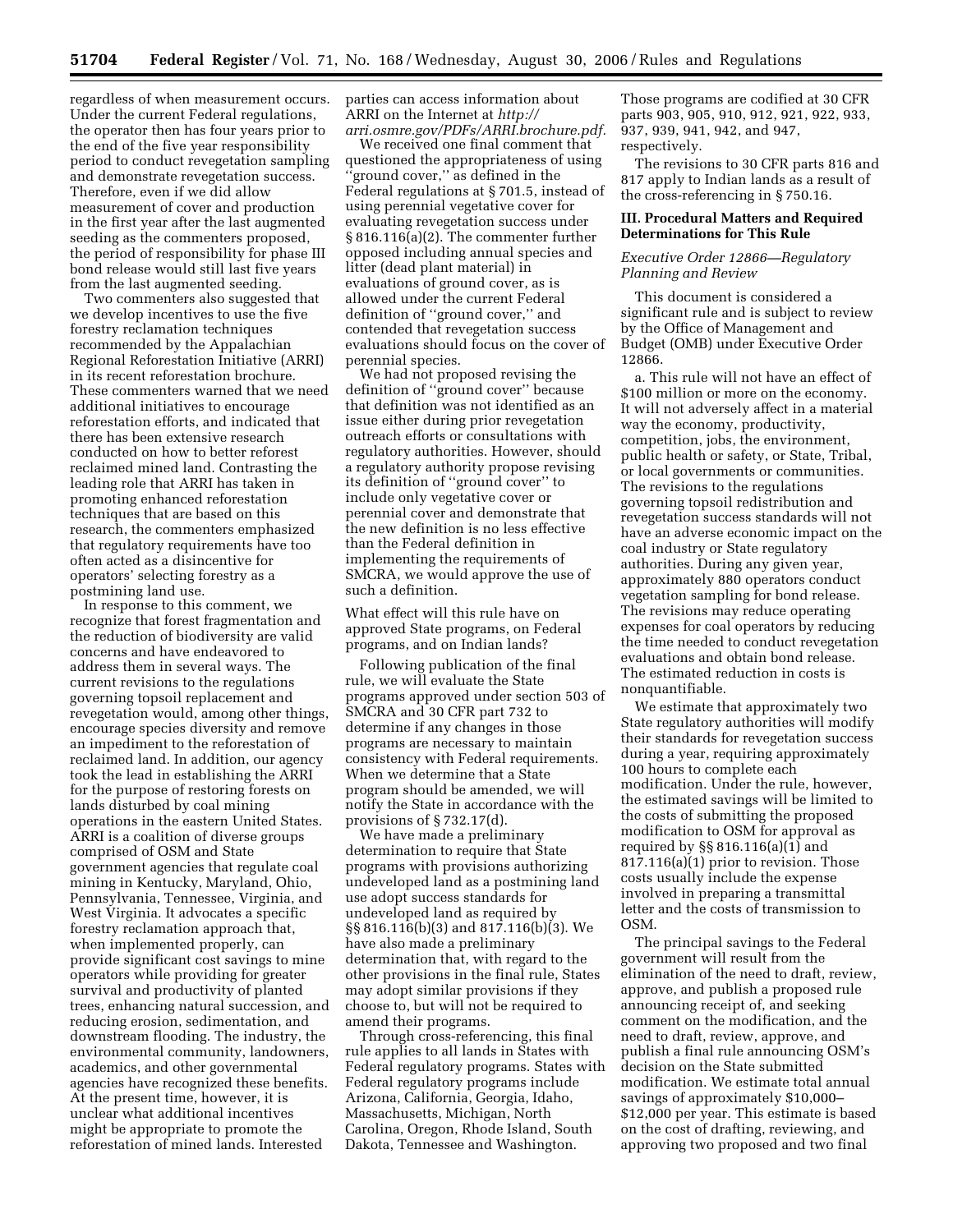rules and the publication cost of \$465 per page in the **Federal Register**.

b. This rule will not create a serious inconsistency or otherwise interfere with an action taken or planned by another agency.

c. This rule does not alter the budgetary effects of entitlements, grants, user fees, or loan programs or the rights or obligations of their recipients.

d. The proposed revisions to our topsoil redistribution and revegetation success standards may raise novel legal or policy issues, which is why the rule is considered significant by OMB under Executive Order 12866.

### *Executive Order 13211—Actions Concerning Regulations That Significantly Affect Energy Supply, Distribution, or Use*

This rule is not considered a significant energy action under Executive Order 13211. The proposed revisions to our regulations that govern topsoil redistribution and revegetation success standards notice will not have a significant affect on the supply, distribution, or use of energy.

#### *Regulatory Flexibility Act*

The Department of the Interior certifies that this rule will not have a significant economic impact on a substantial number of small entities under the Regulatory Flexibility Act (5 U.S.C. 601 *et seq.*). As previously discussed, some of the revisions may facilitate bond release resulting in a reduction in operating costs for coal operators. Further, the rule produces no adverse effects on competition, employment, investment, productivity, innovation, or the ability of United States enterprises to compete with foreign-based enterprises in domestic or export markets.

## *Small Business Regulatory Enforcement Fairness Act*

This rule is not a major rule under 5 U.S.C. 804(2), the Small Business Regulatory Enforcement Fairness Act. For the reasons previously stated, this rule:

a. Does not have an annual effect on the economy of \$100 million or more.

b. Will not cause a major increase in costs or prices for consumers, individual industries, Federal, State, or local government agencies, or geographic regions.

c. Does not have significant adverse effects on competition, employment, investment, productivity, innovation, or the ability of U.S.-based enterprises to compete with foreign-based enterprises for the reasons stated above.

## *Unfunded Mandates Reform Act*

This rule does not impose an unfunded mandate on State, Tribal, or local governments or the private sector of more than \$100 million per year. The rule does not have a significant or unique effect on State, Tribal, or local governments or the private sector. A statement containing the information required by the Unfunded Mandates Reform Act (2 U.S.C. 1531 *et seq.*) is not required.

#### *Executive Order 12630—Takings*

The revisions to the regulations governing topsoil redistribution and revegetation success standards do not have any significant takings implications under Executive Order 12630. Therefore, a takings implication assessment is not required.

#### *Executive Order 13132—Federalism*

In accordance with Executive Order 13132, the rule does not have significant Federalism implications to warrant the preparation of a Federalism Assessment for the reasons discussed above.

## *Executive Order 12988—Civil Justice Reform*

In accordance with Executive Order 12988, the Office of the Solicitor has determined that this rule does not unduly burden the judicial system and meets the requirements of sections 3(a) and 3(b)(2) of the Order.

## *Executive Order 13175—Consultation and Coordination With Indian Tribal Governments*

In accordance with Executive Order 13175, we have evaluated the potential effects of this rule on Federally recognized Indian Tribes and have determined that the proposed revisions to our regulations that govern topsoil redistribution and revegetation success standards will not have substantial direct effects on the relationship between the Federal Government and Indian Tribes, or on the distribution of power and responsibilities between the Federal Government and Indian Tribes.

#### *Paperwork Reduction Act*

We have determined that this rule does not substantially alter the currently approved collections of information authorized by the Office of Management and Budget under 44 U.S.C. 3501 *et seq.*  OMB has previously approved the collection activities and assigned clearance number 1029–0047 for 30 CFR parts 816 and 817.

### *National Environmental Policy Act*

OSM has prepared an environmental assessment (EA) and has made a finding

that this rule will not significantly affect the quality of the human environment under section 102(2)(C) of the National Environmental Policy Act of 1969 (NEPA), 42 U.S.C. 4332(2)(C). The EA and finding of no significant impact are on file in the OSM Administrative Room, room 101, 1951 Constitution Avenue, NW., Washington, DC 20240.

#### **List of Subjects**

### *30 CFR Part 816*

Environmental protection, Reporting and recordkeeping requirements, Surface mining.

#### *30 CFR Part 817*

Environmental protection, Reporting and recordkeeping requirements, Underground mining.

Dated: July 12, 2006.

#### **R.M. ''Johnnie'' Burton,**

*Director, Minerals Management Service, Exercising the delegated authority of the Assistant Secretary, Land and Minerals Management.* 

■ Accordingly, we are amending 30 CFR parts 816 and 817 as set forth below.

## **PART 816—PERMANENT PROGRAM PERFORMANCE STANDARDS— SURFACE MINING ACTIVITIES**

■ 1. The authority citation for part 816 continues to read as follows:

**Authority:** 30 U.S.C. 1201 *et seq.*; and sec. 115 of Public Law 98–146.

■ 2. In § 816.22, revise paragraphs  $(d)(1)$ introductory text and (i) to read as follows:

#### **§ 816.22 Topsoil and subsoil.**

- \* \* \* \* \*
	- $(d) * * * *$

(1) Topsoil materials and topsoil substitutes and supplements removed under paragraphs (a) and (b) of this section shall be redistributed in a manner that—

(i) Achieves an approximately uniform, stable thickness when consistent with the approved postmining land use, contours, and surface-water drainage systems. Soil thickness may also be varied to the extent such variations help meet the specific revegetation goals identified in the permit;

- \* \* \* \* \*
- 3. Amend § 816.116 as follows:
- $\blacksquare$  A. Revise paragraph (a)(1);
- B. Revise the first sentence of

paragraph (b)(3) introductory text; ■ C. Add five sentences to the end of

paragraph (b)(3)(ii); ■ D. Revise paragraphs (c)(3)(i) and (ii).

The revisions read as follows: